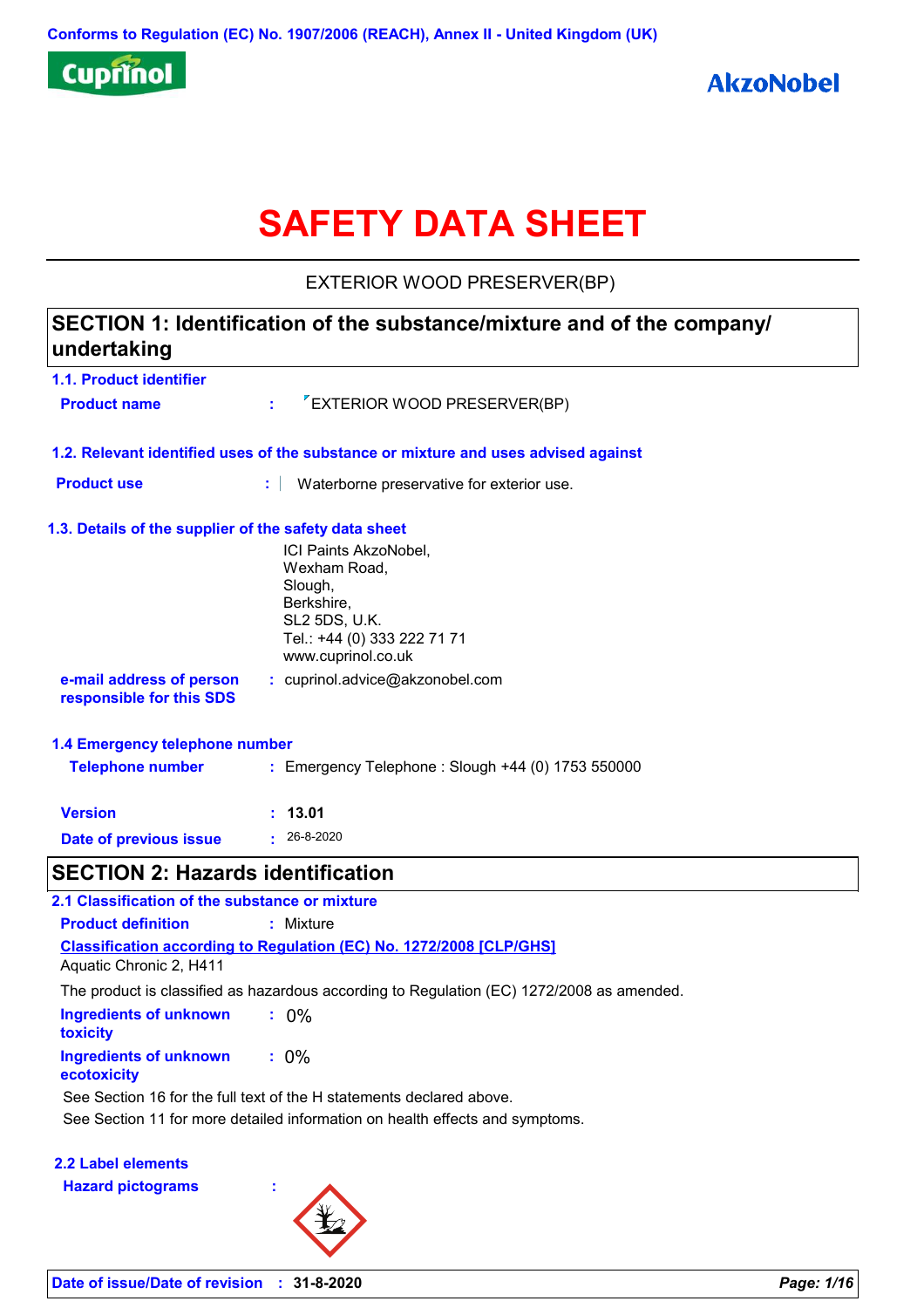# **SECTION 2: Hazards identification**

| <b>Signal word</b>                                                                                                                                              | : No signal word.                                                                                                                                         |
|-----------------------------------------------------------------------------------------------------------------------------------------------------------------|-----------------------------------------------------------------------------------------------------------------------------------------------------------|
| <b>Hazard statements</b>                                                                                                                                        | : H411 - Toxic to aquatic life with long lasting effects.                                                                                                 |
| <b>Precautionary statements</b>                                                                                                                                 |                                                                                                                                                           |
| <b>General</b>                                                                                                                                                  | : P102 - Keep out of reach of children.<br>P101 - If medical advice is needed, have product container or label at hand.                                   |
| <b>Prevention</b>                                                                                                                                               | : P262 - Do not get in eyes, on skin, or on clothing.                                                                                                     |
| <b>Response</b>                                                                                                                                                 | : P312 - Call a POISON CENTER or doctor/physician if you feel unwell.                                                                                     |
| <b>Storage</b>                                                                                                                                                  | : Not applicable.                                                                                                                                         |
| <b>Disposal</b>                                                                                                                                                 | : P501 - Dispose of contents and container in accordance with all local, regional,<br>national or international regulations.                              |
| <b>Supplemental label</b><br>elements                                                                                                                           | : Contains C(M)IT/MIT(3:1), 1,2-benzisothiazol-3(2H)-one, 2-octyl-2H-isothiazol-3-one,<br>IPBC and propiconazole (ISO). May produce an allergic reaction. |
| <b>Annex XVII - Restrictions</b><br>on the manufacture,<br>placing on the market and<br>use of certain dangerous<br>substances, mixtures and<br><b>articles</b> | : Not applicable.                                                                                                                                         |
| <b>Special packaging requirements</b>                                                                                                                           |                                                                                                                                                           |
| <b>Containers to be fitted</b><br>with child-resistant<br>fastenings                                                                                            | : Not applicable.                                                                                                                                         |
| <b>Tactile warning of danger</b>                                                                                                                                | : Not applicable.                                                                                                                                         |
| 2.3 Other hazards                                                                                                                                               |                                                                                                                                                           |

**Other hazards which do : not result in classification** : None known.

# **SECTION 3: Composition/information on ingredients**

| <b>3.2 Mixtures</b>                 | : Mixture                                                        |               |                                                                                                                                                                               |             |
|-------------------------------------|------------------------------------------------------------------|---------------|-------------------------------------------------------------------------------------------------------------------------------------------------------------------------------|-------------|
| <b>Product/ingredient name</b>      | <b>Identifiers</b>                                               | $\frac{9}{6}$ | <b>Regulation (EC) No.</b><br>1272/2008 [CLP]                                                                                                                                 | <b>Type</b> |
| <b>IPBC</b>                         | EC: 259-627-5<br>CAS: 55406-53-6<br>Index:<br>616-212-00-7       | $<$ 1         | Acute Tox. 4, H302<br>Acute Tox. 3, H331<br>Eye Dam. 1, H318<br>Skin Sens. 1, H317<br><b>STOT RE 1, H372</b><br>Aquatic Acute 1, H400 (M=10)<br>Aquatic Chronic 1, H410 (M=1) | $[1]$       |
| propiconazole (ISO)                 | EC: 262-104-4<br>CAS: 60207-90-1<br>Index:<br>613-205-00-0       | < 0.3         | Acute Tox. 4, H302<br>Skin Sens. 1, H317<br>Repr. 1B, H360D (Unborn child)<br>Aquatic Acute 1, H400 (M=1)<br>Aquatic Chronic 1, H410 (M=1)                                    | $[1]$       |
| (2-methoxymethylethoxy)<br>propanol | REACH #:<br>01-2119450011-60<br>EC: 252-104-2<br>CAS: 34590-94-8 | ≤0,3          | Not classified.                                                                                                                                                               | $[2]$       |
| bronopol (INN)                      | EC: 200-143-0<br>CAS: 52-51-7<br>Index:<br>603-085-00-8          | l≤0,049       | Acute Tox. 4, H302<br>Acute Tox. 4, H312<br>Skin Irrit. 2, H315<br>Eye Dam. 1, H318<br>STOT SE 3, H335<br>Aquatic Acute 1, H400 (M=10)                                        | $[1]$       |
| terbutryn                           | EC: 212-950-5<br>CAS: 886-50-0<br>Index: self                    | l≤0,04        | Acute Tox. 4, H302<br>Skin Sens. 1, H317<br>Aquatic Acute 1, H400 (M=100)                                                                                                     | $[1]$       |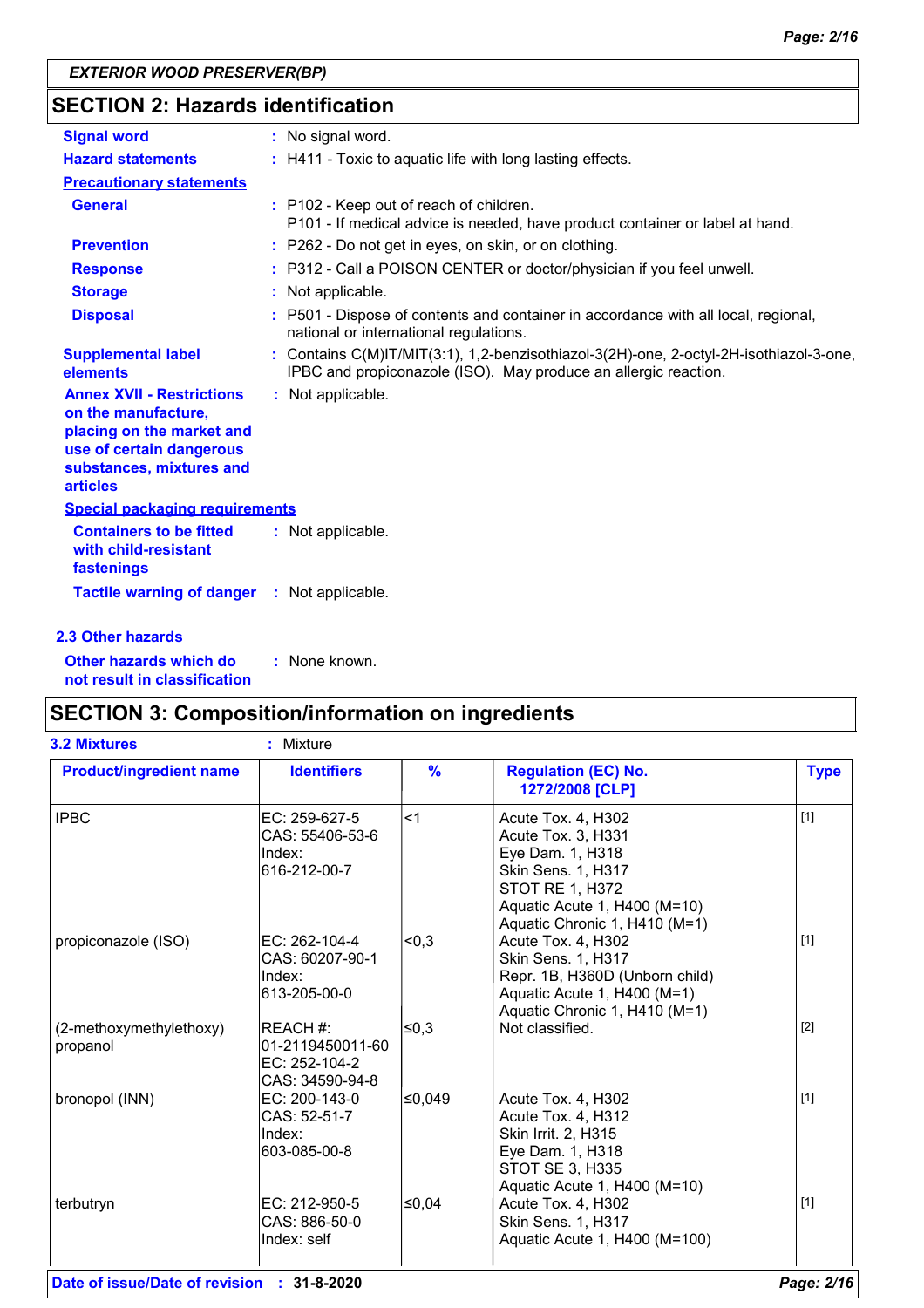# **SECTION 3: Composition/information on ingredients**

| <u>ULU HUN U. UUMPUJINUMMINININININ UN MYHUUNIW</u> |                  |          |                                 |       |
|-----------------------------------------------------|------------------|----------|---------------------------------|-------|
|                                                     | classification   |          | Aquatic Chronic 1, H410 (M=100) |       |
| pyrithione zinc                                     | EC: 236-671-3    | ≤0,022   | Acute Tox. 3, H301              | $[1]$ |
|                                                     | CAS: 13463-41-7  |          | Acute Tox. 3, H331              |       |
|                                                     |                  |          | Eye Dam. 1, H318                |       |
|                                                     |                  |          | Aquatic Acute 1, H400 (M=100)   |       |
|                                                     |                  |          | Aquatic Chronic 1, H410 (M=1)   |       |
| octhilinone (ISO)                                   | EC: 247-761-7    | ≤0,022   | Acute Tox. 4, H302              | $[1]$ |
|                                                     | CAS: 26530-20-1  |          | Acute Tox. 3, H311              |       |
|                                                     | Index:           |          | Acute Tox. 3, H331              |       |
|                                                     | 613-112-00-5     |          | Skin Corr. 1B, H314             |       |
|                                                     |                  |          | Eye Dam. 1, H318                |       |
|                                                     |                  |          | Skin Sens. 1, H317              |       |
|                                                     |                  |          | Aquatic Acute 1, H400 (M=10)    |       |
|                                                     |                  |          | Aquatic Chronic 1, H410 (M=10)  |       |
| 1,2-benzisothiazol-3(2H)-one                        | EC: 220-120-9    | < 0.05   | Acute Tox. 4, H302              | $[1]$ |
|                                                     | CAS: 2634-33-5   |          | Skin Irrit. 2, H315             |       |
|                                                     | Index:           |          | Eye Dam. 1, H318                |       |
|                                                     | 613-088-00-6     |          | Skin Sens. 1, H317              |       |
|                                                     |                  |          | Aquatic Acute 1, H400 (M=1)     |       |
| $C(M)$ IT/MIT $(3:1)$                               | REACH #:         | < 0,0015 | Acute Tox. 3, H301              | $[1]$ |
|                                                     | 01-2120764691-48 |          | Acute Tox. 2, H310              |       |
|                                                     | CAS: 55965-84-9  |          | Acute Tox. 2, H330              |       |
|                                                     | Index:           |          | Skin Corr. 1C, H314             |       |
|                                                     | 613-167-00-5     |          | Eye Dam. 1, H318                |       |
|                                                     |                  |          | Skin Sens. 1A, H317             |       |
|                                                     |                  |          | Aquatic Acute 1, H400 (M=100)   |       |
|                                                     |                  |          | Aquatic Chronic 1, H410 (M=100) |       |
|                                                     |                  |          | See Section 16 for              |       |
|                                                     |                  |          | the full text of the H          |       |
|                                                     |                  |          | statements declared             |       |
|                                                     |                  |          | above.                          |       |
|                                                     |                  |          |                                 |       |

There are no additional ingredients present which, within the current knowledge of the supplier and in the concentrations applicable, are classified as hazardous to health or the environment, are PBTs, vPvBs or Substances of equivalent concern, or have been assigned a workplace exposure limit and hence require reporting in this section.

#### **Type**

[1] Substance classified with a health or environmental hazard

[2] Substance with a workplace exposure limit

[3] Substance meets the criteria for PBT according to Regulation (EC) No. 1907/2006, Annex XIII

[4] Substance meets the criteria for vPvB according to Regulation (EC) No. 1907/2006, Annex XIII

[5] Substance of equivalent concern

[6] Additional disclosure due to company policy

Occupational exposure limits, if available, are listed in Section 8.

# **SECTION 4: First aid measures**

#### **4.1 Description of first aid measures**

| <b>General</b>                    | : In all cases of doubt, or when symptoms persist, seek medical attention. Never give<br>anything by mouth to an unconscious person. If unconscious, place in recovery<br>position and seek medical advice. |
|-----------------------------------|-------------------------------------------------------------------------------------------------------------------------------------------------------------------------------------------------------------|
| Eye contact                       | : Remove contact lenses, irrigate copiously with clean, fresh water, holding the<br>eyelids apart for at least 10 minutes and seek immediate medical advice.                                                |
| <b>Inhalation</b>                 | : Remove to fresh air. Keep person warm and at rest. If not breathing, if breathing is<br>irregular or if respiratory arrest occurs, provide artificial respiration or oxygen by<br>trained personnel.      |
| <b>Skin contact</b>               | : Remove contaminated clothing and shoes. Wash skin thoroughly with soap and<br>water or use recognised skin cleanser. Do NOT use solvents or thinners.                                                     |
| <b>Ingestion</b>                  | : If swallowed, seek medical advice immediately and show the container or label.<br>Keep person warm and at rest. Do NOT induce vomiting.                                                                   |
| <b>Protection of first-aiders</b> | : No action shall be taken involving any personal risk or without suitable training. It<br>may be dangerous to the person providing aid to give mouth-to-mouth resuscitation.                               |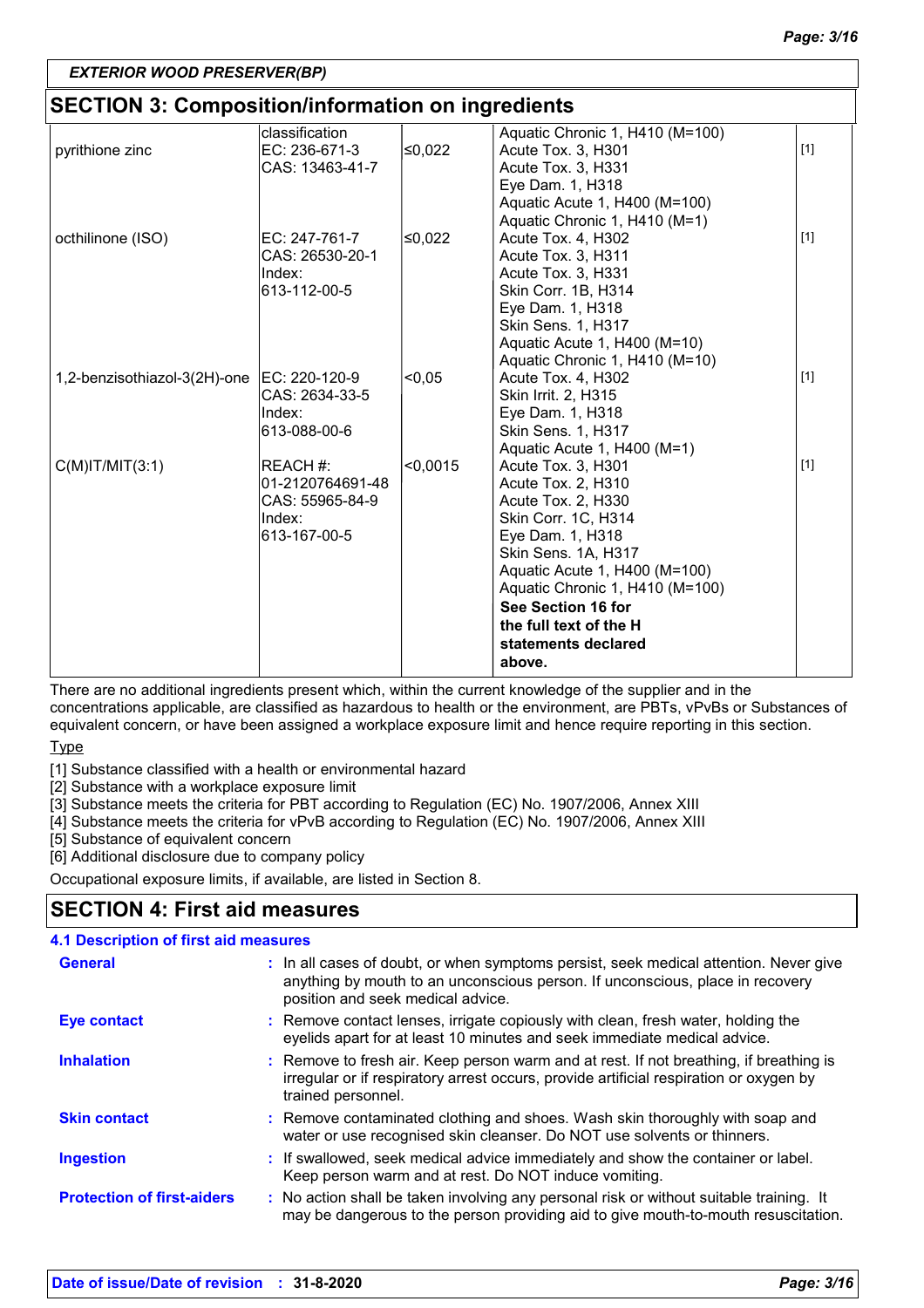#### **SECTION 4: First aid measures**

**4.2 Most important symptoms and effects, both acute and delayed**

There are no data available on the mixture itself. The mixture has been assessed following the conventional method of the CLP Regulation (EC) No 1272/2008 and is classified for toxicological properties accordingly. See Sections 2 and 3 for details.

Exposure to component solvent vapour concentrations in excess of the stated occupational exposure limit may result in adverse health effects such as mucous membrane and respiratory system irritation and adverse effects on the kidneys, liver and central nervous system. Symptoms and signs include headache, dizziness, fatigue, muscular weakness, drowsiness and, in extreme cases, loss of consciousness.

Solvents may cause some of the above effects by absorption through the skin. Repeated or prolonged contact with the mixture may cause removal of natural fat from the skin, resulting in non-allergic contact dermatitis and absorption through the skin.

If splashed in the eyes, the liquid may cause irritation and reversible damage.

Ingestion may cause nausea, diarrhea and vomiting.

This takes into account, where known, delayed and immediate effects and also chronic effects of components from short-term and long-term exposure by oral, inhalation and dermal routes of exposure and eye contact.

Contains IPBC, propiconazole (ISO), 2-octyl-2H-isothiazol-3-one, 1,2-benzisothiazol-3(2H)-one, C(M)IT/MIT(3:1). May produce an allergic reaction.

#### **4.3 Indication of any immediate medical attention and special treatment needed**

| <b>Notes to physician</b>  | : Treat symptomatically. Contact poison treatment specialist immediately if large<br>quantities have been ingested or inhaled. |
|----------------------------|--------------------------------------------------------------------------------------------------------------------------------|
| <b>Specific treatments</b> | No specific treatment.                                                                                                         |

See toxicological information (Section 11)

| <b>SECTION 5: Firefighting measures</b>                           |                                                                                                                              |  |
|-------------------------------------------------------------------|------------------------------------------------------------------------------------------------------------------------------|--|
| 5.1 Extinguishing media<br><b>Suitable extinguishing</b><br>media | : Recommended: alcohol-resistant foam, $CO2$ , powders, water spray.                                                         |  |
| <b>Unsuitable extinguishing</b><br>media                          | : Do not use water jet.                                                                                                      |  |
|                                                                   | 5.2 Special hazards arising from the substance or mixture                                                                    |  |
| <b>Hazards from the</b><br>substance or mixture                   | : Fire will produce dense black smoke. Exposure to decomposition products may<br>cause a health hazard.                      |  |
| <b>Hazardous combustion</b><br>products                           | : Decomposition products may include the following materials: carbon monoxide,<br>carbon dioxide, smoke, oxides of nitrogen. |  |
| <b>5.3 Advice for firefighters</b>                                |                                                                                                                              |  |
| <b>Special protective actions</b><br>for fire-fighters            | : Cool closed containers exposed to fire with water. Do not release runoff from fire to<br>drains or watercourses.           |  |
| <b>Special protective</b><br>equipment for fire-fighters          | : Appropriate breathing apparatus may be required.                                                                           |  |
|                                                                   |                                                                                                                              |  |

### **SECTION 6: Accidental release measures**

|                                | 6.1 Personal precautions, protective equipment and emergency procedures                                                                                                                                           |
|--------------------------------|-------------------------------------------------------------------------------------------------------------------------------------------------------------------------------------------------------------------|
| For non-emergency<br>personnel | : Exclude sources of ignition and ventilate the area. Avoid breathing vapour or mist.<br>Refer to protective measures listed in sections 7 and 8.                                                                 |
| For emergency responders       | : If specialised clothing is required to deal with the spillage, take note of any<br>information in Section 8 on suitable and unsuitable materials. See also the<br>information in "For non-emergency personnel". |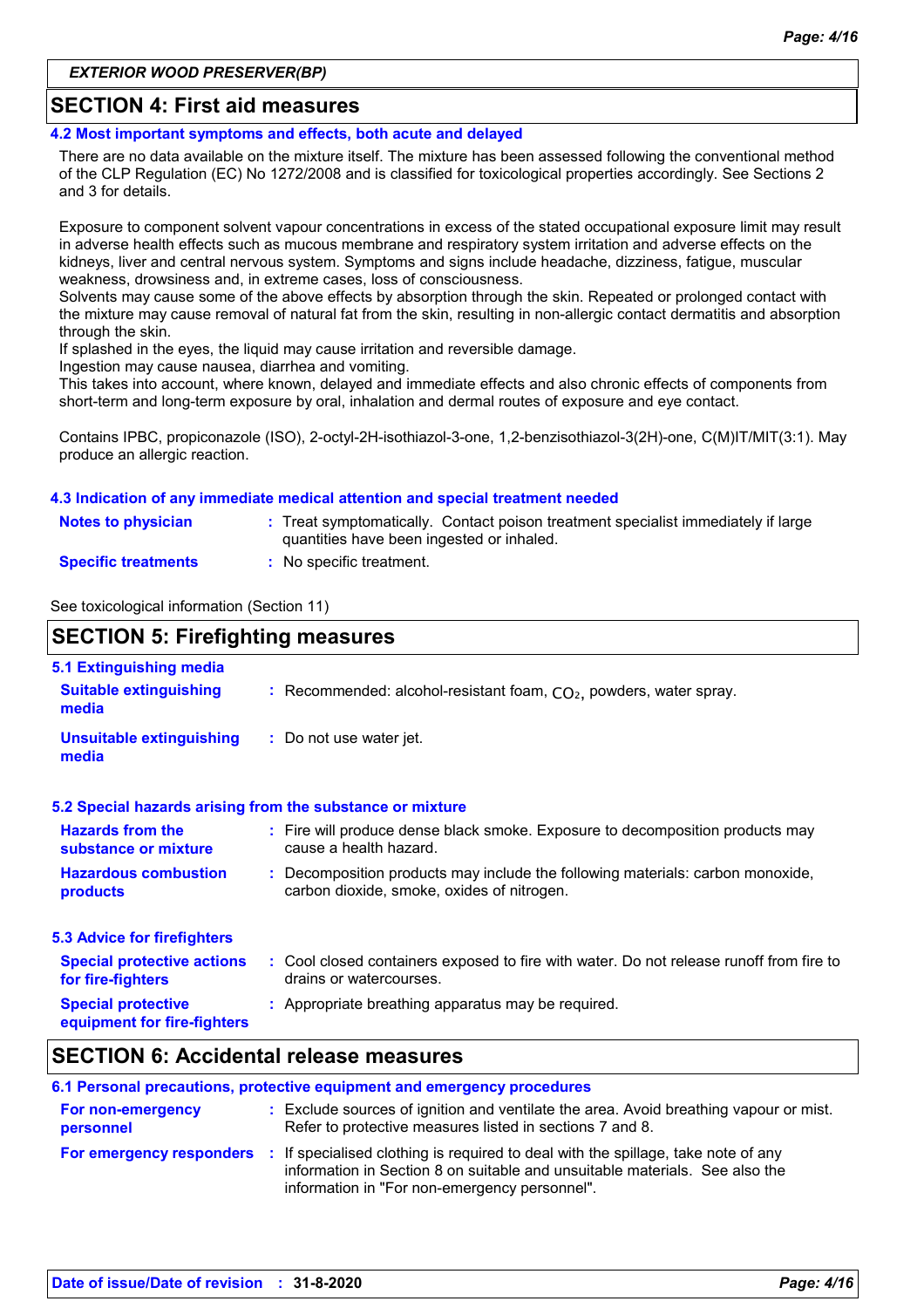| <b>SECTION 6: Accidental release measures</b>                  |                                                                                                                                                                                                                                                                                    |  |  |
|----------------------------------------------------------------|------------------------------------------------------------------------------------------------------------------------------------------------------------------------------------------------------------------------------------------------------------------------------------|--|--|
| <b>6.2 Environmental</b><br><b>precautions</b>                 | : Do not allow to enter drains or watercourses. If the product contaminates lakes,<br>rivers, or sewers, inform the appropriate authorities in accordance with local<br>regulations.                                                                                               |  |  |
| 6.3 Methods and material<br>for containment and<br>cleaning up | : Contain and collect spillage with non-combustible, absorbent material e.g. sand,<br>earth, vermiculite or diatomaceous earth and place in container for disposal<br>according to local regulations (see Section 13). Preferably clean with a detergent.<br>Avoid using solvents. |  |  |
| <b>6.4 Reference to other</b><br><b>sections</b>               | : See Section 1 for emergency contact information.<br>See Section 8 for information on appropriate personal protective equipment.<br>See Section 13 for additional waste treatment information.                                                                                    |  |  |

# **SECTION 7: Handling and storage**

The information in this section contains generic advice and guidance. The list of Identified Uses in Section 1 should be consulted for any available use-specific information provided in the Exposure Scenario(s).

| <b>7.1 Precautions for safe</b><br>handling | : Prevent the creation of flammable or explosive concentrations of vapours in air and<br>avoid vapour concentrations higher than the occupational exposure limits.<br>In addition, the product should only be used in areas from which all naked lights and<br>other sources of ignition have been excluded. Electrical equipment should be<br>protected to the appropriate standard.<br>Mixture may charge electrostatically: always use earthing leads when transferring<br>from one container to another.<br>Operators should wear antistatic footwear and clothing and floors should be of the<br>conducting type.<br>Keep away from heat, sparks and flame. No sparking tools should be used.<br>Avoid contact with skin and eyes. Avoid the inhalation of dust, particulates, spray or<br>mist arising from the application of this mixture. Avoid inhalation of dust from<br>sanding.<br>Eating, drinking and smoking should be prohibited in areas where this material is<br>handled, stored and processed.<br>Put on appropriate personal protective equipment (see Section 8).<br>Never use pressure to empty. Container is not a pressure vessel.<br>Always keep in containers made from the same material as the original one.<br>Comply with the health and safety at work laws.<br>Do not allow to enter drains or watercourses.<br>Information on fire and explosion protection<br>Vapours are heavier than air and may spread along floors. Vapours may form<br>explosive mixtures with air. |
|---------------------------------------------|--------------------------------------------------------------------------------------------------------------------------------------------------------------------------------------------------------------------------------------------------------------------------------------------------------------------------------------------------------------------------------------------------------------------------------------------------------------------------------------------------------------------------------------------------------------------------------------------------------------------------------------------------------------------------------------------------------------------------------------------------------------------------------------------------------------------------------------------------------------------------------------------------------------------------------------------------------------------------------------------------------------------------------------------------------------------------------------------------------------------------------------------------------------------------------------------------------------------------------------------------------------------------------------------------------------------------------------------------------------------------------------------------------------------------------------------------------------------------------------------------------------|
|---------------------------------------------|--------------------------------------------------------------------------------------------------------------------------------------------------------------------------------------------------------------------------------------------------------------------------------------------------------------------------------------------------------------------------------------------------------------------------------------------------------------------------------------------------------------------------------------------------------------------------------------------------------------------------------------------------------------------------------------------------------------------------------------------------------------------------------------------------------------------------------------------------------------------------------------------------------------------------------------------------------------------------------------------------------------------------------------------------------------------------------------------------------------------------------------------------------------------------------------------------------------------------------------------------------------------------------------------------------------------------------------------------------------------------------------------------------------------------------------------------------------------------------------------------------------|

#### **7.2 Conditions for safe storage, including any incompatibilities**

Store in accordance with local regulations.

**Notes on joint storage**

Keep away from: oxidising agents, strong alkalis, strong acids.

#### **Additional information on storage conditions**

Observe label precautions. Store in a dry, cool and well-ventilated area. Keep away from heat and direct sunlight. Keep away from sources of ignition. No smoking. Prevent unauthorised access. Containers that have been opened must be carefully resealed and kept upright to prevent leakage.

| 7.3 Specific end use(s)                               |                  |
|-------------------------------------------------------|------------------|
| <b>Recommendations</b>                                | : Not available. |
| <b>Industrial sector specific</b><br><b>solutions</b> | : Not available. |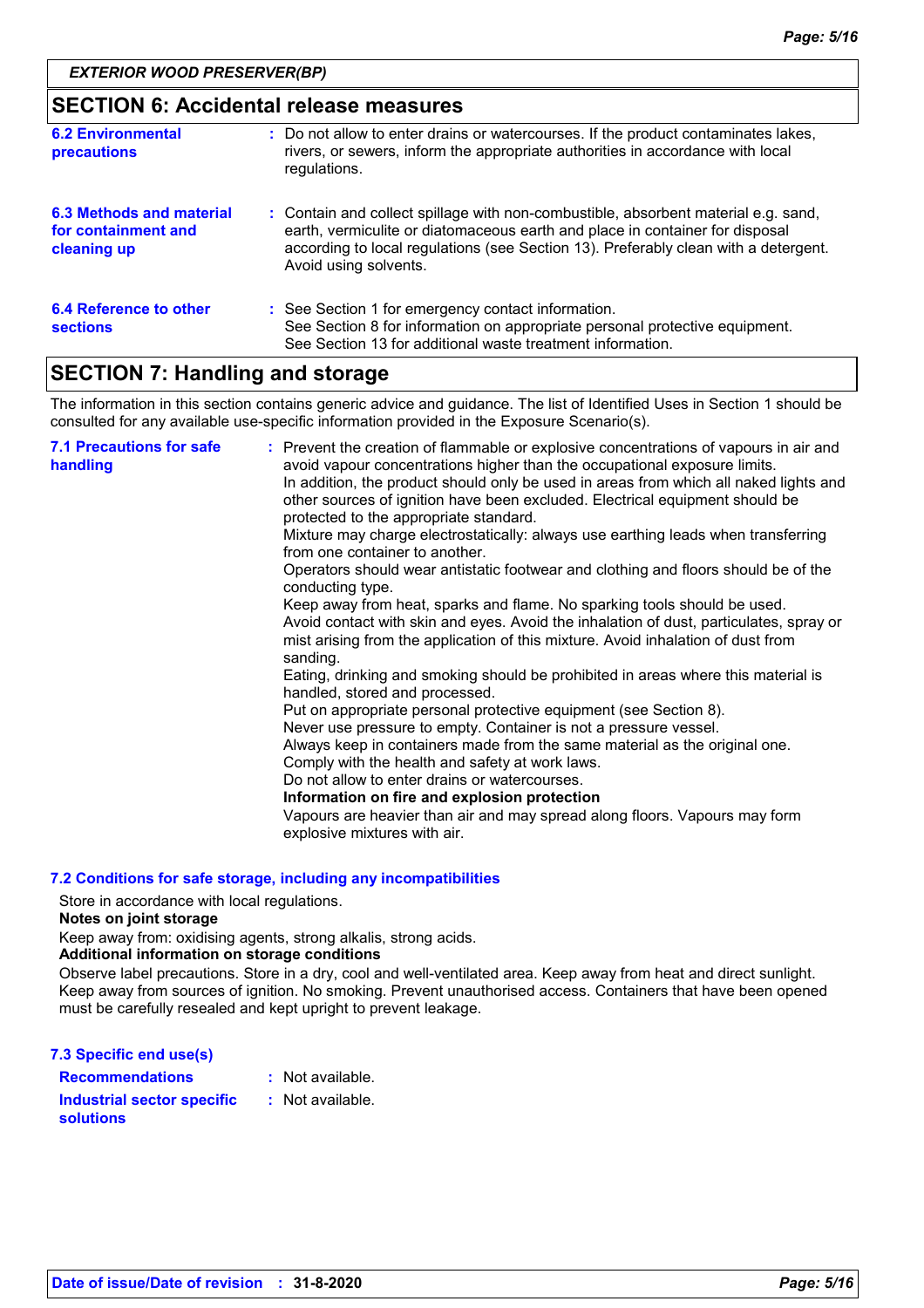## **SECTION 8: Exposure controls/personal protection**

The information in this section contains generic advice and guidance. Information is provided based on typical anticipated uses of the product. Additional measures might be required for bulk handling or other uses that could significantly increase worker exposure or environmental releases.

#### **8.1 Control parameters**

#### **Occupational exposure limits**

| <b>Product/ingredient name</b>                    |           | <b>Exposure limit values</b>                                                                                                                                                                                                                                                                                                                                                                                                                                                                                                                                                                                                                                                                                                                                                                                                                                                                                                                                                                                          |  |  |
|---------------------------------------------------|-----------|-----------------------------------------------------------------------------------------------------------------------------------------------------------------------------------------------------------------------------------------------------------------------------------------------------------------------------------------------------------------------------------------------------------------------------------------------------------------------------------------------------------------------------------------------------------------------------------------------------------------------------------------------------------------------------------------------------------------------------------------------------------------------------------------------------------------------------------------------------------------------------------------------------------------------------------------------------------------------------------------------------------------------|--|--|
| (2-methoxymethylethoxy)propanol                   |           | EH40/2005 WELs (United Kingdom (UK), 12/2011). Absorbed<br>through skin.<br>TWA: 308 mg/m <sup>3</sup> 8 hours.<br>TWA: 50 ppm 8 hours.                                                                                                                                                                                                                                                                                                                                                                                                                                                                                                                                                                                                                                                                                                                                                                                                                                                                               |  |  |
| <b>Recommended monitoring</b><br>procedures       | required. | : If this product contains ingredients with exposure limits, personal, workplace<br>atmosphere or biological monitoring may be required to determine the effectiveness<br>of the ventilation or other control measures and/or the necessity to use respiratory<br>protective equipment. Reference should be made to monitoring standards, such as<br>the following: European Standard EN 689 (Workplace atmospheres - Guidance for<br>the assessment of exposure by inhalation to chemical agents for comparison with<br>limit values and measurement strategy) European Standard EN 14042 (Workplace<br>atmospheres - Guide for the application and use of procedures for the assessment<br>of exposure to chemical and biological agents) European Standard EN 482<br>(Workplace atmospheres - General requirements for the performance of procedures<br>for the measurement of chemical agents) Reference to national guidance<br>documents for methods for the determination of hazardous substances will also be |  |  |
| <b>DNELS/DMELS</b><br>No DNELs/DMELs available.   |           |                                                                                                                                                                                                                                                                                                                                                                                                                                                                                                                                                                                                                                                                                                                                                                                                                                                                                                                                                                                                                       |  |  |
| <b>PNECs</b>                                      |           |                                                                                                                                                                                                                                                                                                                                                                                                                                                                                                                                                                                                                                                                                                                                                                                                                                                                                                                                                                                                                       |  |  |
| No PNECs available                                |           |                                                                                                                                                                                                                                                                                                                                                                                                                                                                                                                                                                                                                                                                                                                                                                                                                                                                                                                                                                                                                       |  |  |
| <b>8.2 Exposure controls</b>                      |           |                                                                                                                                                                                                                                                                                                                                                                                                                                                                                                                                                                                                                                                                                                                                                                                                                                                                                                                                                                                                                       |  |  |
| <b>Appropriate engineering</b><br><b>controls</b> |           | : Provide adequate ventilation. Where reasonably practicable, this should be<br>achieved by the use of local exhaust ventilation and good general extraction. If<br>these are not sufficient to maintain concentrations of particulates and solvent<br>vapours below the OEL, suitable respiratory protection must be worn.                                                                                                                                                                                                                                                                                                                                                                                                                                                                                                                                                                                                                                                                                           |  |  |
| <b>Individual protection measures</b>             |           |                                                                                                                                                                                                                                                                                                                                                                                                                                                                                                                                                                                                                                                                                                                                                                                                                                                                                                                                                                                                                       |  |  |
| <b>Hygiene measures</b>                           |           | : Wash hands, forearms and face thoroughly after handling chemical products, before<br>eating, smoking and using the lavatory and at the end of the working period.<br>Appropriate techniques should be used to remove potentially contaminated clothing.<br>Wash contaminated clothing before reusing. Ensure that eyewash stations and<br>safety showers are close to the workstation location.                                                                                                                                                                                                                                                                                                                                                                                                                                                                                                                                                                                                                     |  |  |
| <b>Eye/face protection</b>                        |           | : Use safety eyewear designed to protect against splash of liquids.                                                                                                                                                                                                                                                                                                                                                                                                                                                                                                                                                                                                                                                                                                                                                                                                                                                                                                                                                   |  |  |
| <b>Skin protection</b>                            |           |                                                                                                                                                                                                                                                                                                                                                                                                                                                                                                                                                                                                                                                                                                                                                                                                                                                                                                                                                                                                                       |  |  |
| <b>Hand protection</b>                            |           |                                                                                                                                                                                                                                                                                                                                                                                                                                                                                                                                                                                                                                                                                                                                                                                                                                                                                                                                                                                                                       |  |  |
| <b>Gloves</b>                                     | material. | : When prolonged or frequently repeated contact may occur, a glove with a protection<br>class of 6 (breakthrough time >480 minutes according to EN374) is recommended.<br>Recommended gloves: Viton ® or Nitrile, thickness ≥ 0.38 mm.<br>When only brief contact is expected, a glove with protection class of 2 or higher<br>(breakthrough time > 30 minutes according to EN374) is recommended.<br>Recommended gloves: Nitrile, thickness ≥ 0.12 mm.<br>Gloves should be replaced regularly and if there is any sign of damage to the glove                                                                                                                                                                                                                                                                                                                                                                                                                                                                        |  |  |
|                                                   |           | The performance or effectiveness of the glove may be reduced by physical/chemical<br>damage and poor maintenance.                                                                                                                                                                                                                                                                                                                                                                                                                                                                                                                                                                                                                                                                                                                                                                                                                                                                                                     |  |  |
| <b>Body protection</b>                            |           | : Personnel should wear antistatic clothing made of natural fibres or of high-<br>temperature-resistant synthetic fibres.                                                                                                                                                                                                                                                                                                                                                                                                                                                                                                                                                                                                                                                                                                                                                                                                                                                                                             |  |  |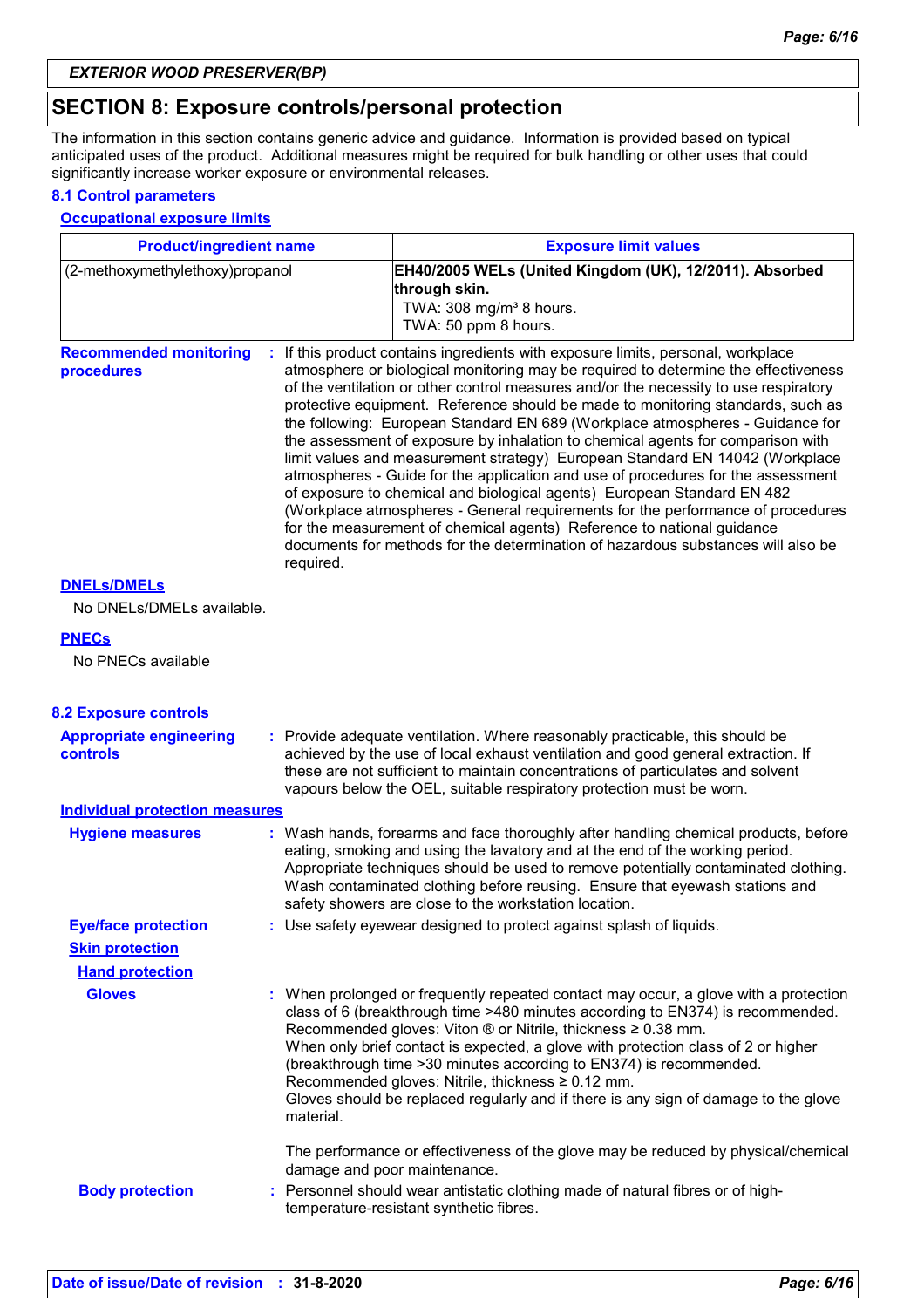# **SECTION 8: Exposure controls/personal protection**

| <b>Other skin protection</b>  | : Appropriate footwear and any additional skin protection measures should be<br>selected based on the task being performed and the risks involved and should be<br>approved by a specialist before handling this product.                                                                                                                                                                                                                                                                                                                                                                                                                                                               |
|-------------------------------|-----------------------------------------------------------------------------------------------------------------------------------------------------------------------------------------------------------------------------------------------------------------------------------------------------------------------------------------------------------------------------------------------------------------------------------------------------------------------------------------------------------------------------------------------------------------------------------------------------------------------------------------------------------------------------------------|
| <b>Respiratory protection</b> | : If workers are exposed to concentrations above the exposure limit, they must use<br>appropriate, certified respirators.                                                                                                                                                                                                                                                                                                                                                                                                                                                                                                                                                               |
|                               | OLD LEAD-BASED PAINTS:                                                                                                                                                                                                                                                                                                                                                                                                                                                                                                                                                                                                                                                                  |
|                               | When surfaces are to be prepared for painting, account should be taken of the age<br>of the property and the possibility that lead-pigmented paint might be present. There<br>is a possibility that ingestion or inhalation of scrapings or dust arising from the<br>preparation work could cause health effects. As a working rule you should assume<br>that this will be the case if the age of the property is pre 1960.                                                                                                                                                                                                                                                             |
|                               | Where possible wet sanding or chemical stripping methods should be used with<br>surfaces of this type to avoid the creation of dust. When dry sanding cannot be<br>avoided, and effective local exhaust ventilation is not available, it is recommended<br>that a dust respirator is worn, that is approved for use with lead dusts, and its type<br>selected on the basis of the COSHH assessment, taking into account the<br>Workplace Exposure Limit for lead in air. Furthermore, steps should be taken to<br>ensure containment of the dusts created, and that all practicable measures are<br>taken to clean up thoroughly all deposits of dusts in and around the affected area. |
|                               | Respiratory protection in case of dust or spray mist formation. (particle filter EN143<br>type P2) Respiratory protection in case of vapour formation. (half mask with<br>combination filter A2-P2 til concentrations of 0,5 Vol%.)                                                                                                                                                                                                                                                                                                                                                                                                                                                     |
|                               | The current Control of Lead at Work Regulations approved code of practice should<br>be consulted for advice on protective clothing and personal hygiene precautions.<br>Care should also be taken to exclude visitors, members of the household and<br>especially children from the affected area, during the actual work and the<br>subsequent clean up operations. All scrapings, dust, etc. should be disposed of by<br>the professional painting contractor as Hazardous Waste.                                                                                                                                                                                                     |
|                               | Extra precautions will also need to be taken when burning off old lead-based paints<br>because fumes containing lead will be produced. It is recommended that a<br>respirator, approved for use with particulate fumes of lead is selected on the basis<br>of the COSHH assessment, taking into account the Workplace Exposure Limit for<br>lead in air. Similar precautions to those given above about sanding should be taken<br>with reference to protective clothing, disposal of scrapings and dusts, and exclusion<br>of other personnel and especially children from the building during actual work and<br>the subsequent clean up operations.                                  |
|                               | Avoid the inhalation of dust. Wear suitable face mask if dry sanding. Special<br>precautions should be taken during surface preparation of pre-1960s paint surfaces<br>over wood and metal as they may contain harmful lead.<br><b>OLD LEAD-BASED PAINTS:</b>                                                                                                                                                                                                                                                                                                                                                                                                                           |
|                               | When surfaces are to be prepared for painting, account should be taken of the<br>age of the property and the possibility that lead-pigmented paint might be present.<br>There is a possibility that ingestion or inhalation of scrapings or dust arising from<br>the preparation work could cause health effects. As a working rule you should<br>assume that this will be the case if the age of the property is pre 1960.                                                                                                                                                                                                                                                             |
|                               | Where possible wet sanding or chemical stripping methods should be used with<br>surfaces of this type to avoid the creation of dust. When dry sanding cannot be<br>avoided, and effective local exhaust ventilation is not available, it is recommended<br>that a dust respirator is worn, that is approved for use with lead dusts, and its type<br>selected on the basis of the COSHH assessment, taking into account the<br>Workplace Exposure Limit for lead in air. Furthermore, steps should be taken to<br>ensure containment of the dusts created, and that all practicable measures are<br>taken to clean up thoroughly all deposits of dusts in and around the affected area. |
|                               | Respiratory protection in case of dust or spray mist formation. (particle filter                                                                                                                                                                                                                                                                                                                                                                                                                                                                                                                                                                                                        |

**Date of issue/Date of revision : 31-8-2020** *Page: 7/16*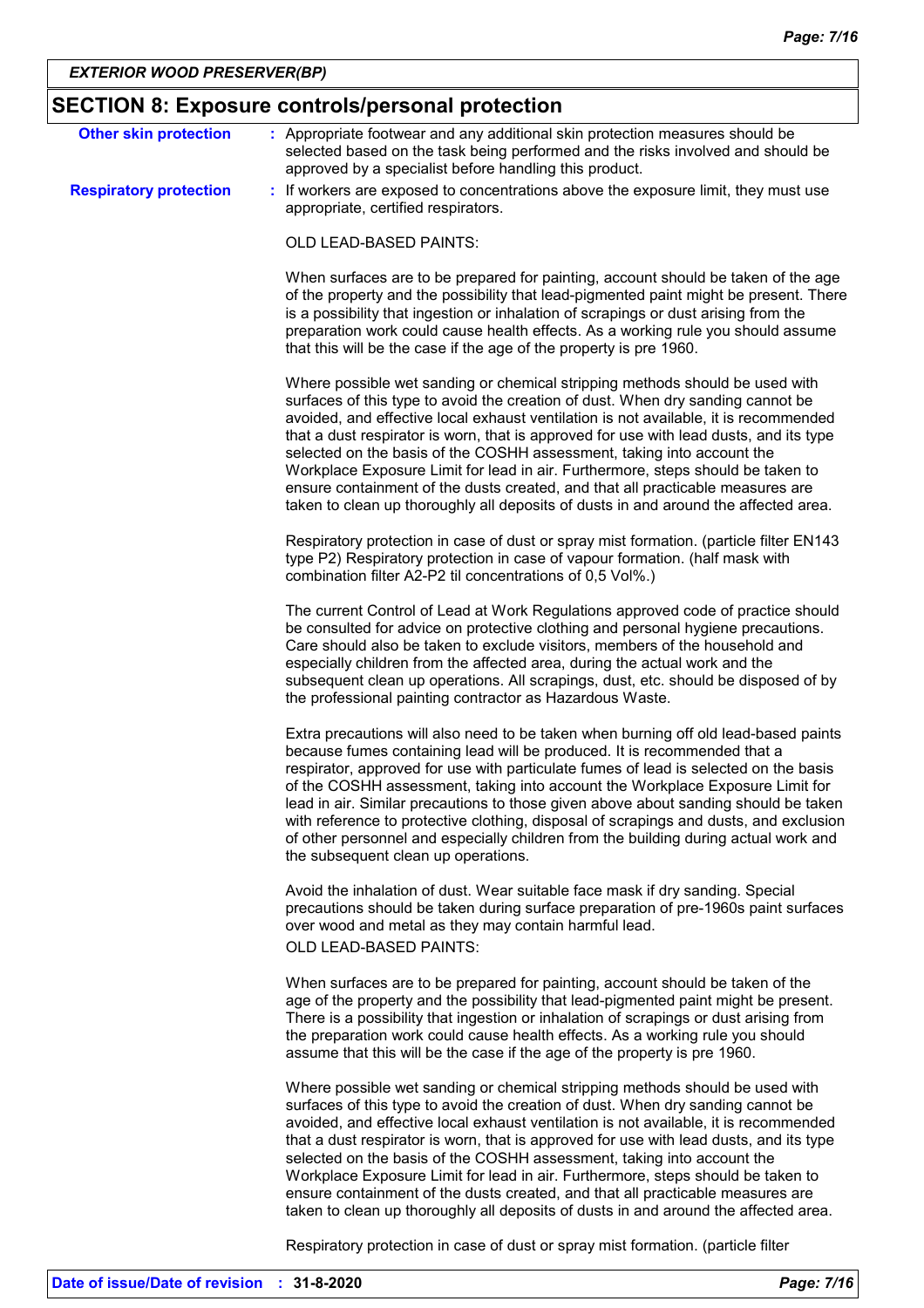### **SECTION 8: Exposure controls/personal protection**

EN143 type P2) Respiratory protection in case of vapour formation. (half mask with combination filter A2-P2 til concentrations of 0,5 Vol%.)

|                                           | The current Control of Lead at Work Regulations approved code of practice<br>should be consulted for advice on protective clothing and personal hygiene<br>precautions. Care should also be taken to exclude visitors, members of the<br>household and especially children from the affected area, during the actual work<br>and the subsequent clean up operations. All scrapings, dust, etc. should be<br>disposed of by the professional painting contractor as Hazardous Waste.                                                                                                                                                                    |
|-------------------------------------------|--------------------------------------------------------------------------------------------------------------------------------------------------------------------------------------------------------------------------------------------------------------------------------------------------------------------------------------------------------------------------------------------------------------------------------------------------------------------------------------------------------------------------------------------------------------------------------------------------------------------------------------------------------|
|                                           | Extra precautions will also need to be taken when burning off old lead-based<br>paints because fumes containing lead will be produced. It is recommended that a<br>respirator, approved for use with particulate fumes of lead is selected on the basis<br>of the COSHH assessment, taking into account the Workplace Exposure Limit for<br>lead in air. Similar precautions to those given above about sanding should be taken<br>with reference to protective clothing, disposal of scrapings and dusts, and<br>exclusion of other personnel and especially children from the building during<br>actual work and the subsequent clean up operations. |
|                                           | Avoid the inhalation of dust. Wear suitable face mask if dry sanding. Special<br>precautions should be taken during surface preparation of pre-1960s paint<br>surfaces over wood and metal as they may contain harmful lead.                                                                                                                                                                                                                                                                                                                                                                                                                           |
| <b>Environmental exposure</b><br>controls | : Do not allow to enter drains or watercourses.                                                                                                                                                                                                                                                                                                                                                                                                                                                                                                                                                                                                        |

### **SECTION 9: Physical and chemical properties**

#### **9.1. Information on basic physical and chemical properties**

| <b>Appearance</b>                                                  |    |                                                           |
|--------------------------------------------------------------------|----|-----------------------------------------------------------|
| <b>Physical state</b>                                              |    | : Liquid.                                                 |
| <b>Colour</b>                                                      |    | : Various: See label.                                     |
| <b>Odour</b>                                                       |    | $:$ Not available.                                        |
| <b>Odour threshold</b>                                             |    | : Not available.                                          |
| pH                                                                 |    | Not available.                                            |
| <b>Melting point/freezing point</b>                                |    | : Not available.                                          |
| Initial boiling point and boiling<br>range                         | t. | $100^{\circ}$ C                                           |
| <b>Flash point</b>                                                 |    | : Not applicable.                                         |
| <b>Evaporation rate</b>                                            |    | Not available.                                            |
| <b>Upper/lower flammability or</b><br>explosive limits             |    | : Not available.                                          |
| <b>Vapour pressure</b>                                             |    | $:$ Not available.                                        |
| <b>Vapour density</b>                                              |    | $:$ Not available.                                        |
| <b>Relative density</b>                                            |    | : 1,024                                                   |
| <b>Solubility(ies)</b>                                             |    | : Easily soluble in the following materials: cold water.  |
| <b>Partition coefficient: n-octanol/ : Not available.</b><br>water |    |                                                           |
| <b>Auto-ignition temperature</b>                                   |    | : Not available.                                          |
| <b>Decomposition temperature</b>                                   |    | $:$ Not available.                                        |
| <b>Viscosity</b>                                                   |    | : Kinematic (room temperature): $1,56$ cm <sup>2</sup> /s |
| <b>Explosive properties</b>                                        |    | : Not available.                                          |
| <b>Oxidising properties</b>                                        |    | : Not available.                                          |
| 9.2. Other information                                             |    |                                                           |
| <b>Solubility in water</b>                                         |    | : Not available.                                          |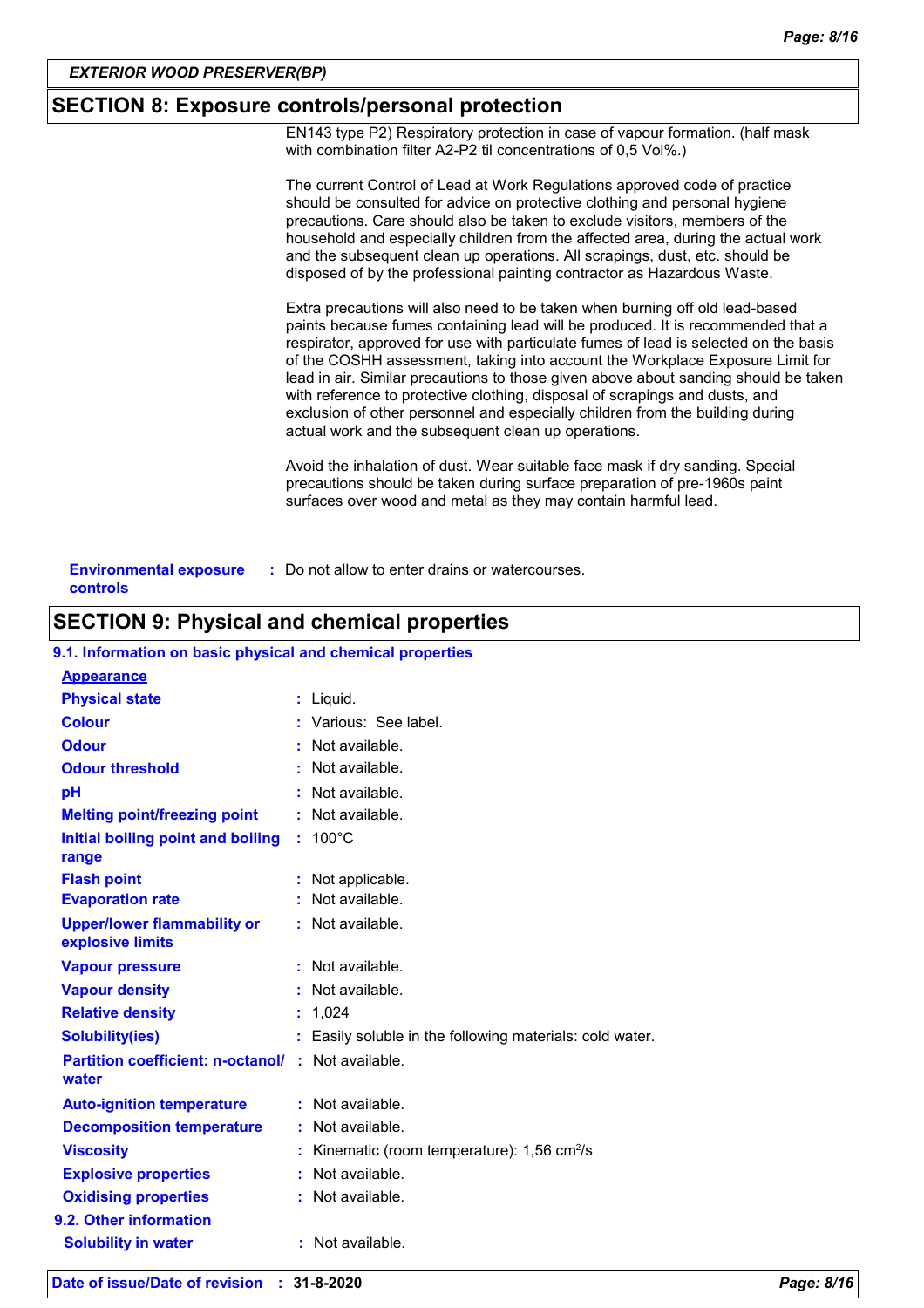### **SECTION 10: Stability and reactivity**

| APATIAN JJ T I I I I I I I I II                   |                                                                                                                                     |
|---------------------------------------------------|-------------------------------------------------------------------------------------------------------------------------------------|
| <b>10.6 Hazardous</b><br>decomposition products   | : Decomposition products may include the following materials: carbon monoxide,<br>carbon dioxide, smoke, oxides of nitrogen.        |
| 10.5 Incompatible materials                       | : Keep away from the following materials to prevent strong exothermic reactions:<br>oxidising agents, strong alkalis, strong acids. |
| <b>10.4 Conditions to avoid</b>                   | : When exposed to high temperatures may produce hazardous decomposition<br>products.                                                |
| <b>10.3 Possibility of</b><br>hazardous reactions | : Under normal conditions of storage and use, hazardous reactions will not occur.                                                   |
| <b>10.2 Chemical stability</b>                    | : Stable under recommended storage and handling conditions (see Section 7).                                                         |
| <b>10.1 Reactivity</b>                            | : No specific test data related to reactivity available for this product or its ingredients.                                        |

## **SECTION 11: Toxicological information**

#### **11.1 Information on toxicological effects**

There are no data available on the mixture itself. The mixture has been assessed following the conventional method of the CLP Regulation (EC) No 1272/2008 and is classified for toxicological properties accordingly. See Sections 2 and 3 for details.

Exposure to component solvent vapour concentrations in excess of the stated occupational exposure limit may result in adverse health effects such as mucous membrane and respiratory system irritation and adverse effects on the kidneys, liver and central nervous system. Symptoms and signs include headache, dizziness, fatigue, muscular weakness, drowsiness and, in extreme cases, loss of consciousness.

Solvents may cause some of the above effects by absorption through the skin. Repeated or prolonged contact with the mixture may cause removal of natural fat from the skin, resulting in non-allergic contact dermatitis and absorption through the skin.

If splashed in the eyes, the liquid may cause irritation and reversible damage.

Ingestion may cause nausea, diarrhea and vomiting.

This takes into account, where known, delayed and immediate effects and also chronic effects of components from short-term and long-term exposure by oral, inhalation and dermal routes of exposure and eye contact.

Contains IPBC, propiconazole (ISO), 2-octyl-2H-isothiazol-3-one, 1,2-benzisothiazol-3(2H)-one, C(M)IT/MIT(3:1). May produce an allergic reaction.

#### **Acute toxicity**

| <b>Product/ingredient name</b> | <b>Result</b>                 | <b>Species</b> | <b>Dose</b>           | <b>Exposure</b> |
|--------------------------------|-------------------------------|----------------|-----------------------|-----------------|
| <b>IPBC</b>                    | LD50 Oral                     | Rat            | 1470 mg/kg            |                 |
| (2-methoxymethylethoxy)        | LD50 Dermal                   | Rabbit         | 10 mL/kg              |                 |
| propanol                       |                               |                |                       |                 |
|                                | LD50 Oral                     | Dog            | 7500 mg/kg            |                 |
|                                | ILD50 Oral                    | Rat            | $5,5$ mL/kg           |                 |
|                                | LD50 Oral                     | Rat            | 5400 uL/kg            |                 |
| terbutryn                      | <b>LC50 Inhalation Vapour</b> | Rat            | $>8$ g/m <sup>3</sup> | 4 hours         |

**Conclusion/Summary :** Not available.

**Acute toxicity estimates**

| <b>Route</b>         | <b>ATE value</b> |  |  |
|----------------------|------------------|--|--|
| Inhalation (gases)   | 73676,5 ppm      |  |  |
| Inhalation (vapours) | 315,8 mg/l       |  |  |

**Irritation/Corrosion**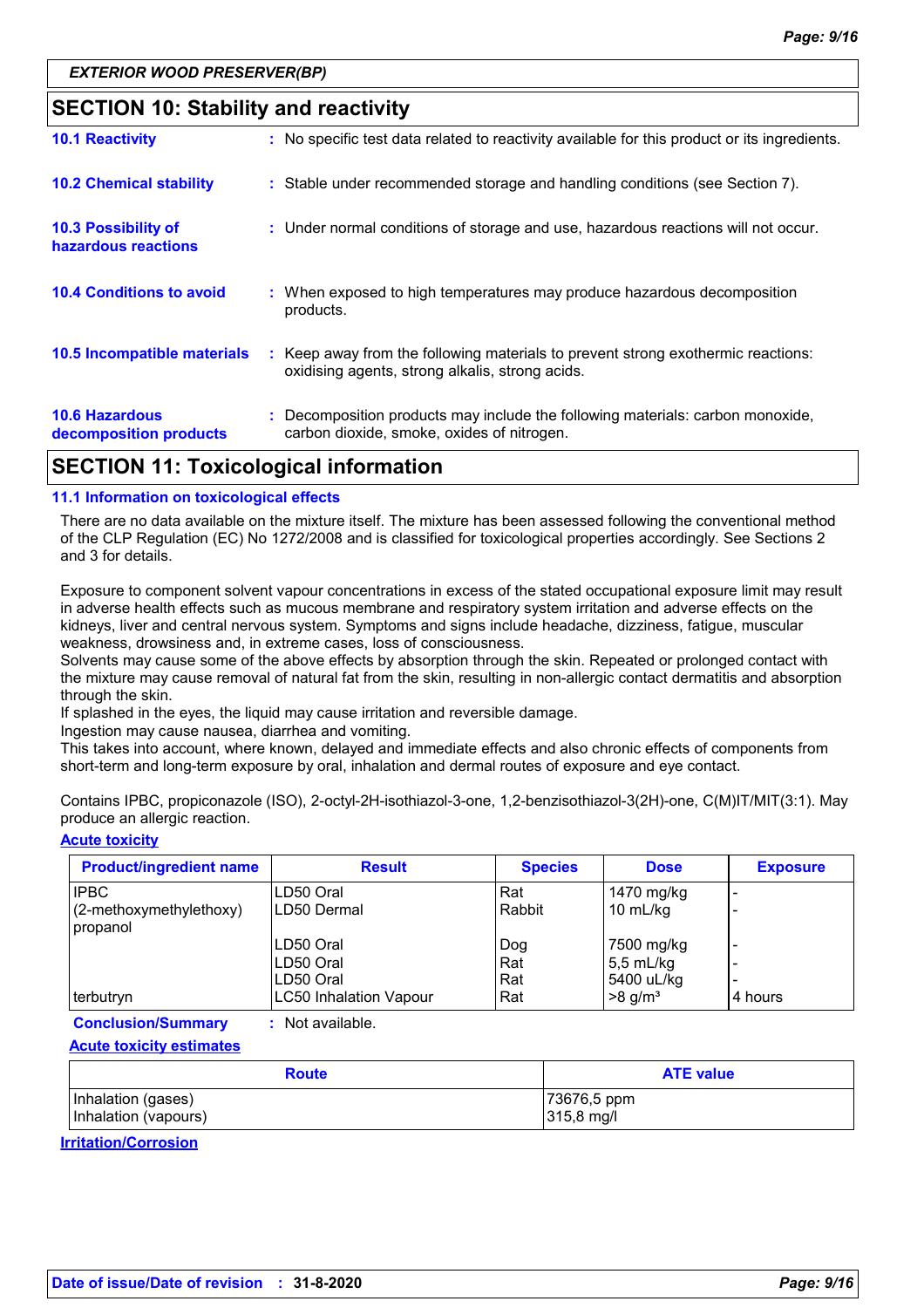## **SECTION 11: Toxicological information**

| <b>Product/ingredient name</b>      | <b>Result</b>            | <b>Species</b> | <b>Score</b>             | <b>Exposure</b>            | <b>Observation</b> |
|-------------------------------------|--------------------------|----------------|--------------------------|----------------------------|--------------------|
| (2-methoxymethylethoxy)<br>propanol | Eyes - Mild irritant     | Human          |                          | 8 milligrams               |                    |
|                                     | Eyes - Mild irritant     | Rabbit         | $\overline{\phantom{a}}$ | 24 hours 500<br>milligrams |                    |
|                                     | Skin - Mild irritant     | Rabbit         | $\overline{a}$           | 500<br>milligrams          |                    |
| bronopol (INN)                      | Skin - Moderate irritant | Human          | $\overline{\phantom{a}}$ | 10 milligrams              |                    |
|                                     | Skin - Mild irritant     | Rabbit         | $\overline{a}$           | 24 hours 500<br>milligrams |                    |
|                                     | Skin - Moderate irritant | Rabbit         | $\overline{\phantom{a}}$ | 80 milligrams              |                    |
| terbutryn                           | Eyes - Moderate irritant | Rabbit         | $\overline{\phantom{a}}$ | 76 milligrams              |                    |
|                                     | Skin - Mild irritant     | Rabbit         | $\overline{a}$           | 380<br>milligrams          |                    |
| octhilinone (ISO)                   | Eyes - Severe irritant   | Rabbit         | $\overline{\phantom{0}}$ | 100<br>milligrams          |                    |
| 1,2-benzisothiazol-3(2H)-one        | Skin - Mild irritant     | Human          | $\overline{\phantom{a}}$ | 48 hours 5<br>Percent      |                    |
| $C(M)$ IT/MIT $(3:1)$               | Skin - Severe irritant   | Human          | $\overline{a}$           | 0.01 Percent               |                    |
| <b>Conclusion/Summary</b>           | : Not available.         |                |                          |                            |                    |
| <b>Sensitisation</b>                |                          |                |                          |                            |                    |
| <b>Conclusion/Summary</b>           | : Not available.         |                |                          |                            |                    |
| <b>Mutagenicity</b>                 |                          |                |                          |                            |                    |
| <b>Conclusion/Summary</b>           | : Not available.         |                |                          |                            |                    |
| <b>Carcinogenicity</b>              |                          |                |                          |                            |                    |
| <b>Conclusion/Summary</b>           | : Not available.         |                |                          |                            |                    |
| <b>Reproductive toxicity</b>        |                          |                |                          |                            |                    |
| <b>Conclusion/Summary</b>           | : Not available.         |                |                          |                            |                    |
| <b>Teratogenicity</b>               |                          |                |                          |                            |                    |
| <b>Conclusion/Summary</b>           | : Not available.         |                |                          |                            |                    |

#### **Specific target organ toxicity (single exposure)**

| <b>Product/ingredient name</b> | <b>Category</b> | <b>Route of</b><br>exposure | <b>Target organs</b>              |
|--------------------------------|-----------------|-----------------------------|-----------------------------------|
| bronopol (INN)                 | Category 3      | Not applicable.             | Respiratory tract<br>l irritation |

#### **Specific target organ toxicity (repeated exposure)**

| <b>Product/ingredient name</b> | <b>Category</b> | <b>Route of</b><br>exposure | <b>Target organs</b> |
|--------------------------------|-----------------|-----------------------------|----------------------|
| <b>IPBC</b>                    | Category 1      | Not determined              | Not determined       |

#### **Aspiration hazard**

Not available.

### **Other information :**

: Not available.

### **SECTION 12: Ecological information**

#### **12.1 Toxicity**

There are no data available on the mixture itself. Do not allow to enter drains or watercourses.

The mixture has been assessed following the summation method of the CLP Regulation (EC) No 1272/2008 and is classified for eco-toxicological properties accordingly. See Sections 2 and 3 for details.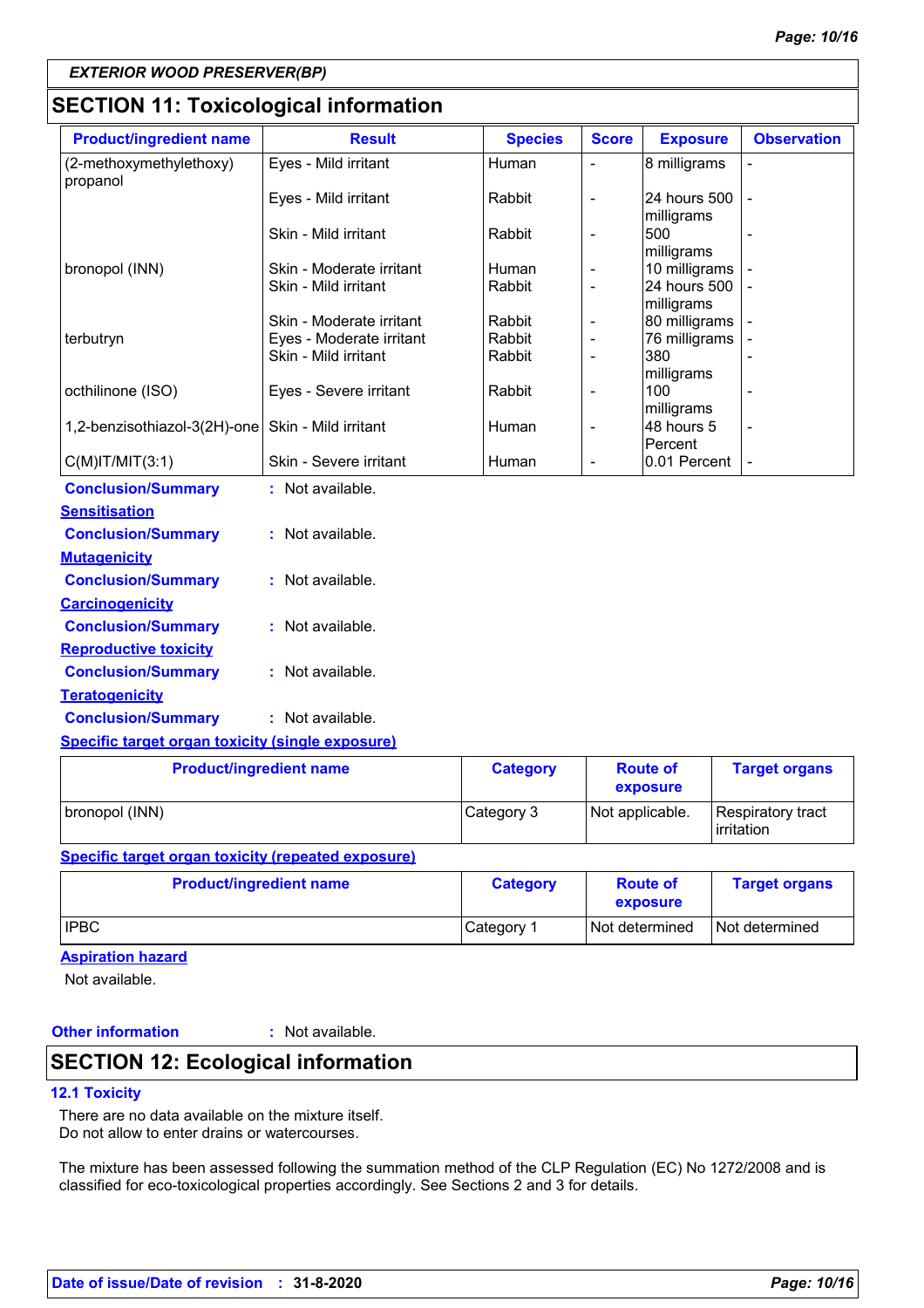# **SECTION 12: Ecological information**

| <b>Product/ingredient name</b> | <b>Result</b>                       | <b>Species</b>                  | <b>Exposure</b> |
|--------------------------------|-------------------------------------|---------------------------------|-----------------|
| <b>IPBC</b>                    | Acute EC50 0,022 mg/l               | Algae - Scenedesmus             | 72 hours        |
|                                |                                     | subspicatus                     |                 |
|                                | Acute EC50 0,16 ppm Fresh water     | Daphnia - Daphnia magna         | 48 hours        |
|                                | Acute LC50 72 ppb Fresh water       | Fish - Oncorhynchus mykiss      | 96 hours        |
|                                | Acute LC50 67 µg/l Fresh water      | Fish - Oncorhynchus mykiss -    | 96 hours        |
|                                |                                     | Juvenile (Fledgling, Hatchling, |                 |
|                                |                                     | Weanling)                       |                 |
| propiconazole (ISO)            | Acute IC50 0,76 mg/l                | Algae - Skeletonema costatum    | 72 hours        |
|                                | Acute LC50 6,8 mg/l                 | Fish - Cyprinus Caprio          | 96 hours        |
|                                | Acute LC50 2,6 mg/l                 | Fish - Leistomus xanthurus      | 96 hours        |
|                                | Acute LC50 6,4 mg/l                 | Fish - Lepomis Macrochirus      | 96 hours        |
|                                | Acute LC50 5,3 mg/l                 | Fish - Oncorhynchus Mykiss      | 96 hours        |
|                                | Chronic EC50 0,51 mg/l              | Daphnia - Mysidopsis bahia      | 48 hours        |
| bronopol (INN)                 | Acute EC50 0,02 ppm Fresh water     | Algae - Scenedesmus             | 96 hours        |
|                                |                                     | subspicatus                     |                 |
|                                | Acute EC50 1,6 ppm Fresh water      | Daphnia - Daphnia magna         | 48 hours        |
|                                | Acute LC50 11,17 ppm Fresh water    | Fish - Lepomis macrochirus      | 96 hours        |
|                                | Chronic NOEC 1,94 ppm               | Fish - Oncorhynchus mykiss      | 49 days         |
| terbutryn                      | Acute EC50 1,4 to 2,66 mg/l         | Daphnia                         | 48 hours        |
|                                | Acute IC50 0,0036 mg/l              | Algae - (Selenastrum            | 72 hours        |
|                                |                                     | capricornutum                   |                 |
|                                | Acute LC50 1,3 mg/l                 | Fish - Lepomis Macrochirus      | 96 hours        |
|                                | Acute LC50 1,1 mg/l                 | Fish - Oncorhynchus Mykiss      | 96 hours        |
| pyrithione zinc                | Acute EC50 0,51 µg/l Marine water   | Algae - Thalassiosira           | 96 hours        |
|                                |                                     | pseudonana                      |                 |
|                                | Acute EC50 8,25 ppb Fresh water     | Daphnia - Daphnia magna         | 48 hours        |
|                                | Acute LC50 2,68 ppb Fresh water     | Fish - Pimephales promelas      | 96 hours        |
|                                | Chronic EC10 0,36 µg/l Marine water | Algae - Thalassiosira           | 96 hours        |
|                                |                                     | pseudonana                      |                 |
|                                | Chronic NOEC 2,7 ppb Fresh water    | Daphnia - Daphnia magna         | 21 days         |
| octhilinone (ISO)              | Acute EC50 107 ppb Fresh water      | Daphnia - Daphnia magna         | 48 hours        |
|                                | Acute LC50 47 ppb Fresh water       | Fish - Oncorhynchus mykiss      | 96 hours        |
|                                | Chronic NOEC 74 ppb Fresh water     | Daphnia - Daphnia magna         | 21 days         |
|                                | Chronic NOEC 8,5 ppb                | Fish - Pimephales promelas      | 35 days         |
| 1,2-benzisothiazol-3(2H)-one   | Acute EC50 1,5 mg/l                 | Daphnia - Daphnia magna         | 48 hours        |
|                                | Acute EC50 0,4 mg/l                 | Daphnia - Pseudomonas putia     | 16 hours        |
|                                | Acute IC50 0,067 mg/l               | Algae - Pseudokirchneriella     | 72 hours        |
|                                |                                     | subcapitata                     |                 |
|                                | Acute LC50 1,3 mg/l                 | Fish - Ochorhyncus mykiss       | 96 hours        |
| <b>Conclusion/Summary</b>      | : Not available.                    |                                 |                 |

#### **12.2 Persistence and degradability**

**Conclusion/Summary :** Not available.

| <b>Product/ingredient name</b> | <b>Aquatic half-life</b> | <b>Photolysis</b> | <b>Biodegradability</b> |
|--------------------------------|--------------------------|-------------------|-------------------------|
| <b>IPBC</b>                    |                          |                   | Readily                 |

#### **12.3 Bioaccumulative potential**

| <b>Product/ingredient name</b> | LogP <sub>ow</sub> | <b>BCF</b> | <b>Potential</b> |
|--------------------------------|--------------------|------------|------------------|
| <b>IPBC</b>                    | 2,81               |            | low              |
| propiconazole (ISO)            | 3,72               |            | low              |
| (2-methoxymethylethoxy)        | 0.004              |            | low              |
| propanol                       |                    |            |                  |
| bronopol (INN)                 | 0,18               |            | low              |
| terbutryn                      | 3,74               |            | low              |
| pyrithione zinc                | 0,9                | 11         | low              |
| octhilinone (ISO)              | 2,45               |            | low              |

#### **12.4 Mobility in soil**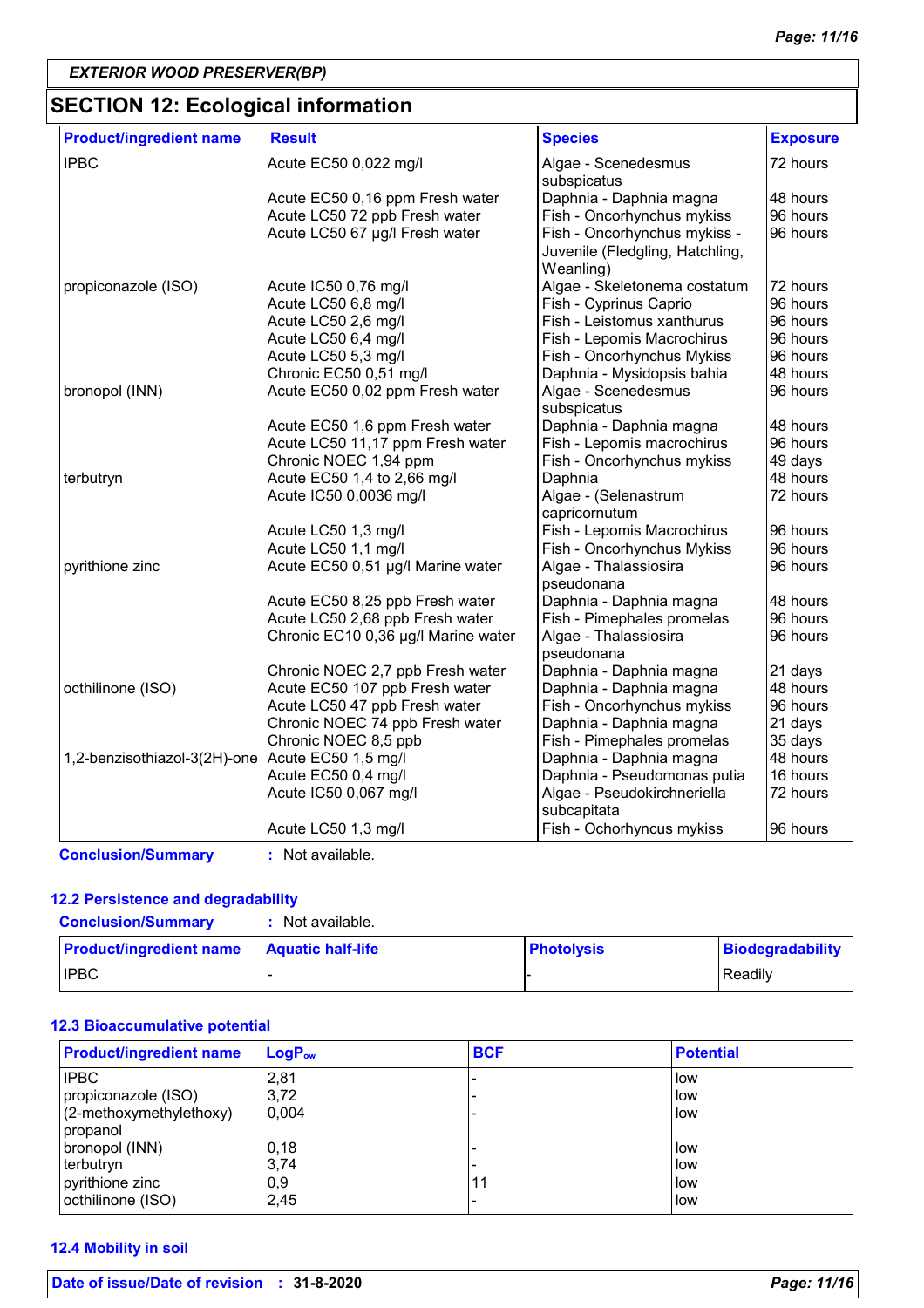## **SECTION 12: Ecological information**

| <b>Soil/water partition</b><br><b>coefficient (Koc)</b> | : Not available.                        |
|---------------------------------------------------------|-----------------------------------------|
| <b>Mobility</b>                                         | $:$ Not available.                      |
|                                                         | 12.5 Results of PBT and vPvB assessment |
| <b>PBT</b>                                              | : Not applicable.                       |
|                                                         | P: Not available, B: Not available.     |
| <b>vPvB</b>                                             | : Not applicable.                       |

vP: Not available. vB: Not available.

**12.6 Other adverse effects** : No known significant effects or critical hazards.

# **SECTION 13: Disposal considerations**

The information in this section contains generic advice and guidance. The list of Identified Uses in Section 1 should be consulted for any available use-specific information provided in the Exposure Scenario(s).

T: Not available.

#### **13.1 Waste treatment methods**

| <b>Product</b>                 |                                                                                                                                                                                                                                                                                                                                                                                                                                                                                                                                                      |  |
|--------------------------------|------------------------------------------------------------------------------------------------------------------------------------------------------------------------------------------------------------------------------------------------------------------------------------------------------------------------------------------------------------------------------------------------------------------------------------------------------------------------------------------------------------------------------------------------------|--|
| <b>Methods of disposal</b>     | : The generation of waste should be avoided or minimised wherever possible.<br>Disposal of this product, solutions and any by-products should at all times comply<br>with the requirements of environmental protection and waste disposal legislation<br>and any regional local authority requirements. Dispose of surplus and non-<br>recyclable products via a licensed waste disposal contractor. Waste should not be<br>disposed of untreated to the sewer unless fully compliant with the requirements of<br>all authorities with jurisdiction. |  |
| <b>Hazardous waste</b>         | : The classification of the product may meet the criteria for a hazardous waste.                                                                                                                                                                                                                                                                                                                                                                                                                                                                     |  |
| <b>Disposal considerations</b> | Do not allow to enter drains or watercourses.<br>Dispose of according to all federal, state and local applicable regulations.<br>If this product is mixed with other wastes, the original waste product code may no<br>longer apply and the appropriate code should be assigned.<br>For further information, contact your local waste authority.                                                                                                                                                                                                     |  |
| <b>Packaging</b>               |                                                                                                                                                                                                                                                                                                                                                                                                                                                                                                                                                      |  |
| <b>Methods of disposal</b>     | : The generation of waste should be avoided or minimised wherever possible. Waste<br>packaging should be recycled. Incineration or landfill should only be considered<br>when recycling is not feasible.                                                                                                                                                                                                                                                                                                                                             |  |
| <b>Disposal considerations</b> | Using information provided in this safety data sheet, advice should be obtained from<br>the relevant waste authority on the classification of empty containers.<br>Empty containers must be scrapped or reconditioned.<br>Dispose of containers contaminated by the product in accordance with local or<br>national legal provisions.                                                                                                                                                                                                                |  |
| <b>Type of packaging</b>       | European waste catalogue (EWC)                                                                                                                                                                                                                                                                                                                                                                                                                                                                                                                       |  |
| <b>CEPE Paint Guidelines</b>   | 15 01 10*<br>packaging containing residues of or contaminated by<br>hazardous substances                                                                                                                                                                                                                                                                                                                                                                                                                                                             |  |
| <b>Special precautions</b>     | This material and its container must be disposed of in a safe way. Care should be<br>taken when handling emptied containers that have not been cleaned or rinsed out.<br>Empty containers or liners may retain some product residues. Avoid dispersal of<br>spilt material and runoff and contact with soil, waterways, drains and sewers.                                                                                                                                                                                                           |  |

# **SECTION 14: Transport information**

# **Information pertaining to IATA and ADN is considered not relevant since the material is not packaged in the correct approved packaging required of these methods of transport.**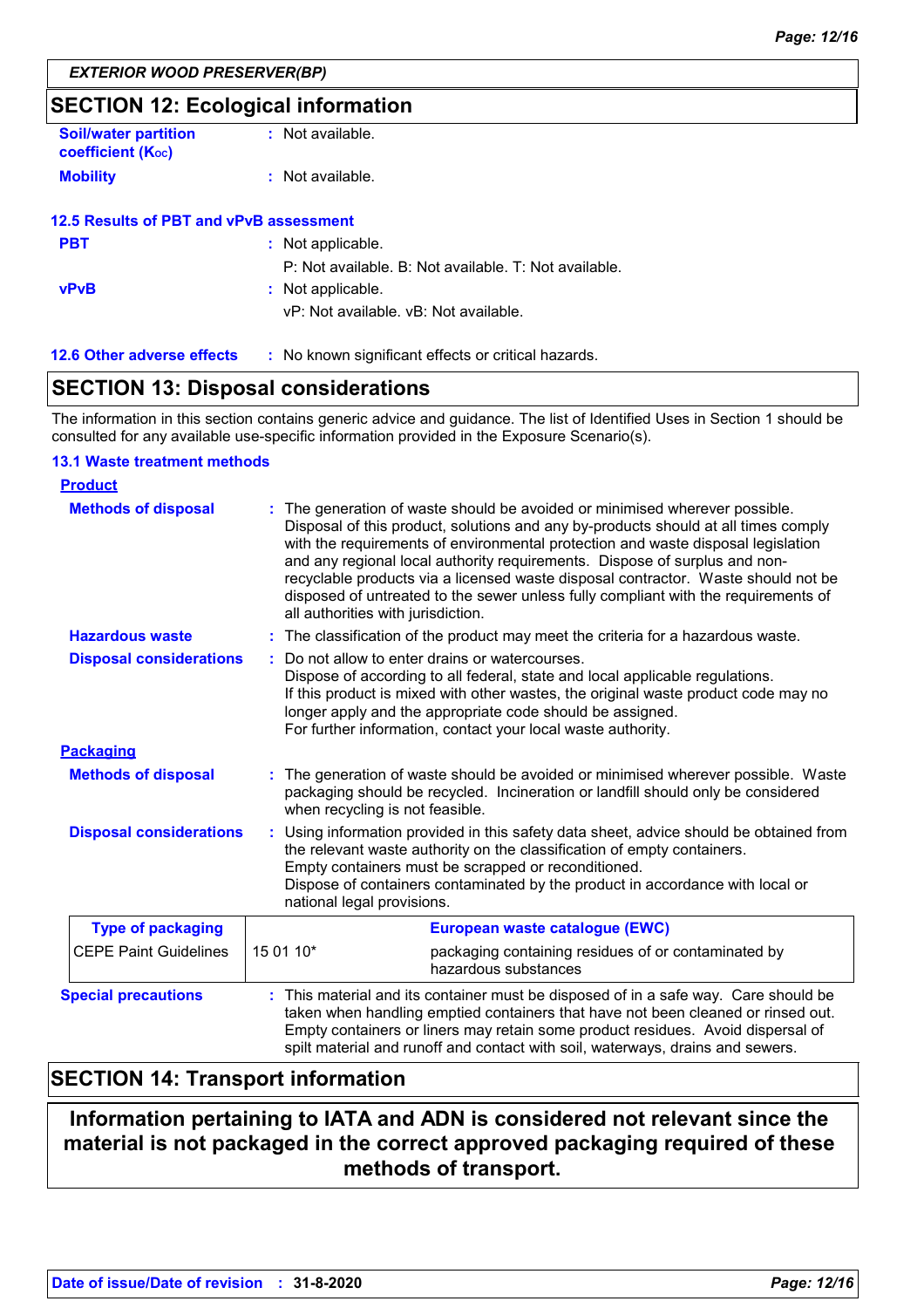#### **Information pertaining to IATA and ADN is considered not relevant since the material is not packaged in the correct approved packaging required of these methods of transport.** ENVIRONMENTALLY HAZARDOUS SUBSTANCE, LIQUID, N.O.S. (IPBC) 9 ENVIRONMENTALLY HAZARDOUS SUBSTANCE, LIQUID, N.O.S. (IPBC). Marine pollutant (IPBC) 9 UN3082 UN3082 **ADR IMDG 14.1 UN number 14.2 UN proper shipping name 14.3 Transport hazard class(es) Class**

| <b>14.4 Packing group</b>                                                                                        | Ш                                                                                                                                                                                                                      | Ш                                                                                                                                                                                                          |  |
|------------------------------------------------------------------------------------------------------------------|------------------------------------------------------------------------------------------------------------------------------------------------------------------------------------------------------------------------|------------------------------------------------------------------------------------------------------------------------------------------------------------------------------------------------------------|--|
| 14.5<br><b>Environmental</b><br>hazards                                                                          |                                                                                                                                                                                                                        |                                                                                                                                                                                                            |  |
| <b>Marine pollutant</b>                                                                                          | Yes.                                                                                                                                                                                                                   | Yes.                                                                                                                                                                                                       |  |
| <b>Marine pollutant</b><br>substances                                                                            |                                                                                                                                                                                                                        | <b>IPBC</b>                                                                                                                                                                                                |  |
| <b>14.6 Special</b><br>precautions for<br>user                                                                   | Transport within user's premises: always<br>transport in closed containers that are upright<br>and secure. Ensure that persons transporting<br>the product know what to do in the event of an<br>accident or spillage. |                                                                                                                                                                                                            |  |
| <b>HI/Kemler number</b>                                                                                          | 90                                                                                                                                                                                                                     |                                                                                                                                                                                                            |  |
| <b>Emergency</b><br>schedules (EmS)                                                                              |                                                                                                                                                                                                                        | F-A, S-F                                                                                                                                                                                                   |  |
| <b>14.7 Transport in bulk</b><br>: Not applicable.<br>according to Annex II of<br><b>MARPOL and the IBC Code</b> |                                                                                                                                                                                                                        |                                                                                                                                                                                                            |  |
| <b>Additional</b><br><b>information</b>                                                                          | This product is not regulated as a dangerous<br>good when transported in sizes of ≤5 L or ≤5 kg,<br>provided the packagings meet the general<br>provisions of 4.1.1.1, 4.1.1.2 and 4.1.1.4 to 4.1.<br>1.8.             | This product is not regulated as a dangerous<br>good when transported in sizes of ≤5 L or ≤5 kg,<br>provided the packagings meet the general<br>provisions of 4.1.1.1, 4.1.1.2 and 4.1.1.4 to 4.1.<br>1.8. |  |

# **SECTION 15: Regulatory information**

**15.1 Safety, health and environmental regulations/legislation specific for the substance or mixture EU Regulation (EC) No. 1907/2006 (REACH)**

### **Annex XIV - List of substances subject to authorisation**

**Annex XIV**

**Subsidiary class** 

None of the components are listed, or the component present is below its threshold.

#### **Substances of very high concern**

None of the components are listed, or the component present is below its threshold.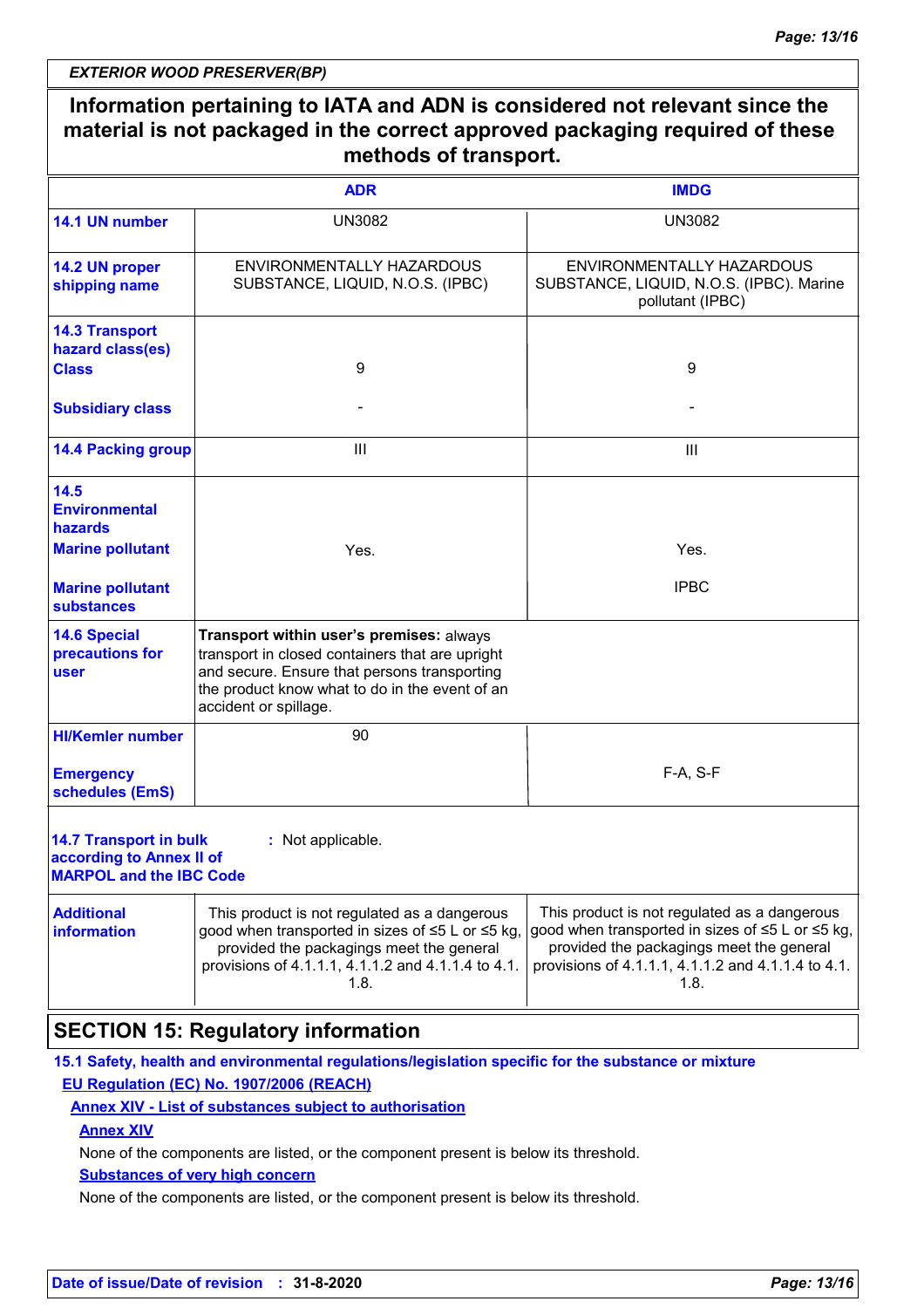# **SECTION 15: Regulatory information**

| <b>Annex XVII - Restrictions</b><br>: Not applicable.                                                                 |
|-----------------------------------------------------------------------------------------------------------------------|
| on the manufacture,<br>placing on the market                                                                          |
| and use of certain                                                                                                    |
| dangerous substances,<br>mixtures and articles                                                                        |
| <b>Other EU requlations</b>                                                                                           |
| <b>VOC for Ready-for-Use</b><br>: Not applicable.                                                                     |
| <b>Mixture</b>                                                                                                        |
| Ozone depleting substances (1005/2009/EU)                                                                             |
| Not listed.                                                                                                           |
| Prior Informed Consent (PIC) (649/2012/EU)                                                                            |
| Not listed.                                                                                                           |
| <b>Seveso Directive</b>                                                                                               |
| This product may add to the calculation for determining whether a site is within the scope of the Seveso Directive on |
| major accident hazards.                                                                                               |
| <b>International requlations</b>                                                                                      |
| <b>Chemical Weapon Convention List Schedules I, II &amp; III Chemicals</b>                                            |
| Not listed.                                                                                                           |
| <b>Montreal Protocol (Annexes A, B, C, E)</b>                                                                         |
| Not listed.                                                                                                           |
| <b>Stockholm Convention on Persistent Organic Pollutants</b>                                                          |
| Not listed.                                                                                                           |
| <b>Rotterdam Convention on Prior Informed Consent (PIC)</b>                                                           |
| Not listed.                                                                                                           |
| <b>UNECE Aarhus Protocol on POPs and Heavy Metals</b>                                                                 |
| Not listed.                                                                                                           |
|                                                                                                                       |
| <b>15.2 Chemical safety</b><br>: No Chemical Safety Assessment has been carried out.                                  |
| assessment                                                                                                            |
| <b>SECTION 16: Other information</b>                                                                                  |
| <b>CEPE code</b><br>: 1                                                                                               |
| $\nabla$ Indicates information that has changed from previously issued version.                                       |
|                                                                                                                       |

|  | <b>Abbreviations and acronyms : ATE = Acute Toxicity Estimate</b>             |
|--|-------------------------------------------------------------------------------|
|  | CLP = Classification, Labelling and Packaging Regulation [Regulation (EC) No. |
|  | 1272/2008]                                                                    |
|  | DMEL = Derived Minimal Effect Level                                           |
|  | DNEL = Derived No Effect Level                                                |
|  | EUH statement = CLP-specific Hazard statement                                 |
|  | PBT = Persistent, Bioaccumulative and Toxic                                   |
|  | PNEC = Predicted No Effect Concentration                                      |
|  | <b>RRN = REACH Registration Number</b>                                        |
|  | vPvB = Very Persistent and Very Bioaccumulative                               |
|  |                                                                               |

**Procedure used to derive the classification according to Regulation (EC) No. 1272/2008 [CLP/GHS]**

| <b>Classification</b>   | <b>Justification</b> |
|-------------------------|----------------------|
| Aquatic Chronic 2, H411 | Calculation method   |

**Full text of abbreviated H statements**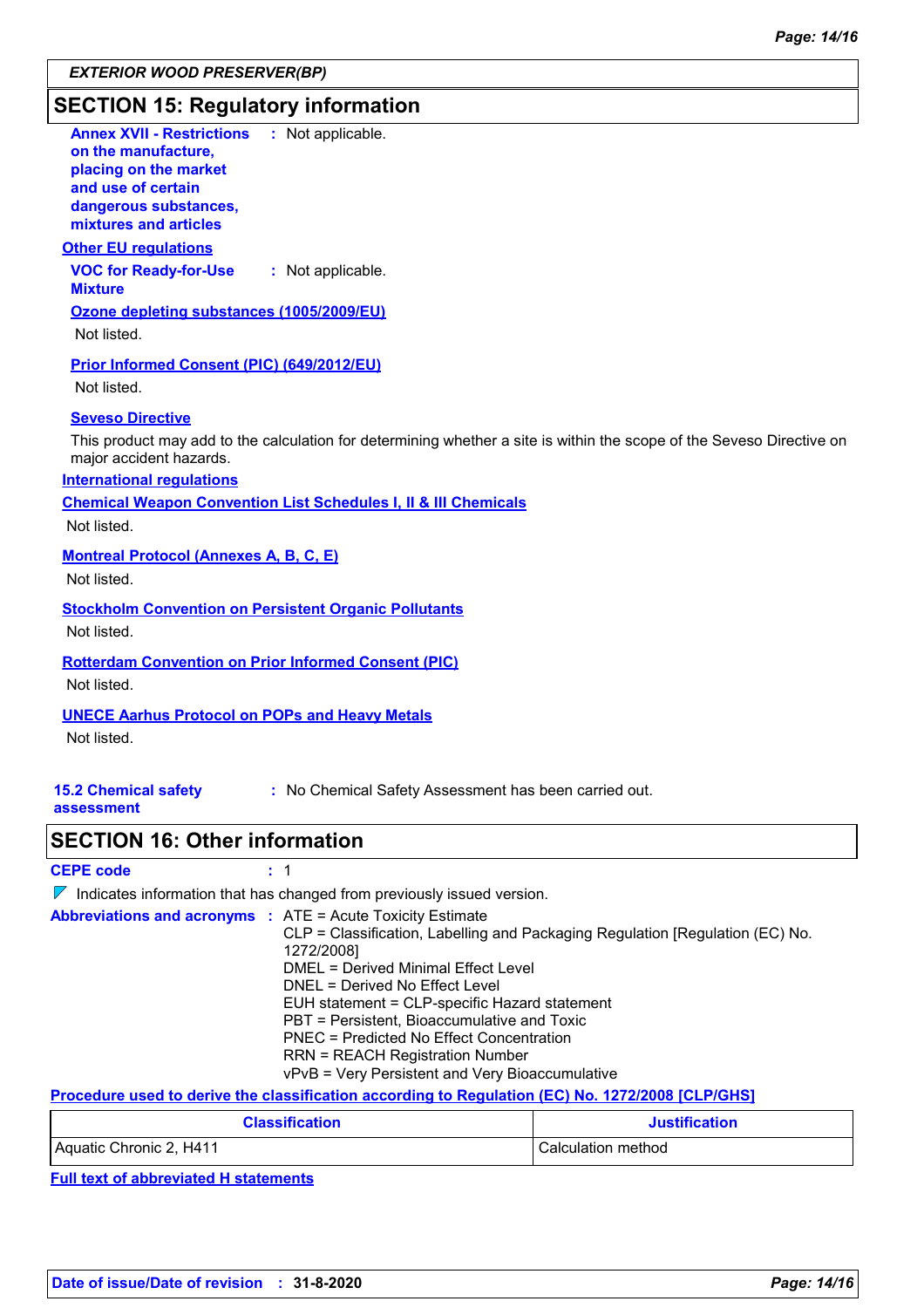| <b>SECTION 16: Other information</b>          |                                                       |  |
|-----------------------------------------------|-------------------------------------------------------|--|
| H301                                          | Toxic if swallowed.                                   |  |
| H302                                          | Harmful if swallowed.                                 |  |
| H310                                          | Fatal in contact with skin.                           |  |
| H311                                          | Toxic in contact with skin.                           |  |
| H312                                          | Harmful in contact with skin.                         |  |
| H314                                          | Causes severe skin burns and eye damage.              |  |
| H315                                          | Causes skin irritation.                               |  |
| H317                                          | May cause an allergic skin reaction.                  |  |
| H318                                          | Causes serious eye damage.                            |  |
| H330                                          | Fatal if inhaled.                                     |  |
| H331                                          | Toxic if inhaled.                                     |  |
| H335                                          | May cause respiratory irritation.                     |  |
| H360D                                         | May damage the unborn child.                          |  |
| H372                                          | Causes damage to organs through prolonged or repeated |  |
|                                               | exposure.                                             |  |
| H400                                          | Very toxic to aquatic life.                           |  |
| H410                                          | Very toxic to aquatic life with long lasting effects. |  |
| H411                                          | Toxic to aquatic life with long lasting effects.      |  |
|                                               |                                                       |  |
| <b>Full text of classifications [CLP/GHS]</b> |                                                       |  |
| Acute Tox. 2, H310                            | <b>ACUTE TOXICITY (dermal) - Category 2</b>           |  |
| Acute Tox. 2, H330                            | <b>ACUTE TOXICITY (inhalation) - Category 2</b>       |  |
| Acute Tox. 3, H301                            | <b>ACUTE TOXICITY (oral) - Category 3</b>             |  |
| Acute Tox. 3, H311                            | ACUTE TOXICITY (dermal) - Category 3                  |  |
| Acute Tox. 3, H331                            | <b>ACUTE TOXICITY (inhalation) - Category 3</b>       |  |
| Acute Tox. 4, H302                            | ACUTE TOXICITY (oral) - Category 4                    |  |
| Acute Tox. 4, H312                            | ACUTE TOXICITY (dermal) - Category 4                  |  |
| Aquatic Acute 1, H400                         | SHORT-TERM (ACUTE) AQUATIC HAZARD - Category 1        |  |
| Aquatic Chronic 1, H410                       | LONG-TERM (CHRONIC) AQUATIC HAZARD - Category 1       |  |
| Aquatic Chronic 2, H411                       | LONG-TERM (CHRONIC) AQUATIC HAZARD - Category 2       |  |
| Eye Dam. 1, H318                              | SERIOUS EYE DAMAGE/EYE IRRITATION - Category 1        |  |
| Repr. 1B, H360D                               | REPRODUCTIVE TOXICITY (Unborn child) - Category 1B    |  |
| Skin Corr. 1B, H314                           | SKIN CORROSION/IRRITATION - Category 1B               |  |
| Skin Corr. 1C, H314                           | SKIN CORROSION/IRRITATION - Category 1C               |  |
| Skin Irrit. 2, H315                           | SKIN CORROSION/IRRITATION - Category 2                |  |
| Skin Sens. 1, H317                            | SKIN SENSITISATION - Category 1                       |  |
| Skin Sens. 1A, H317                           | SKIN SENSITISATION - Category 1A                      |  |
| <b>STOT RE 1, H372</b>                        | SPECIFIC TARGET ORGAN TOXICITY - REPEATED             |  |
|                                               | <b>EXPOSURE - Category 1</b>                          |  |
| <b>STOT SE 3, H335</b>                        | SPECIFIC TARGET ORGAN TOXICITY - SINGLE EXPOSURE      |  |
|                                               | (Respiratory tract irritation) - Category 3           |  |
| <b>Date of printing</b><br>$: 8-9-2020$       |                                                       |  |
| Date of issue/ Date of<br>$: 31 - 8 - 2020$   |                                                       |  |
| revision                                      |                                                       |  |
|                                               |                                                       |  |
| Date of previous issue<br>$: 26 - 8 - 2020$   |                                                       |  |

**Version**

#### **Notice to reader**

*IMPORTANT NOTE The information in this data sheet is not intended to be exhaustive and is based on the present state of our knowledge and on current laws: any person using the product for any purpose other than that specifically recommended in the technical data sheet without first obtaining written confirmation from us as to the suitability of the product for the intended purpose does so at his own risk. It is always the responsibility of the user to take all necessary steps to fulfill the demands set out in the local rules and legislation. Always read the Material Data Sheet and the Technical Data Sheet for this product if available. All advice we give or any statement made about the product by us (whether in this data sheet or otherwise) is correct to the best of our knowledge but we have no control over the quality or the condition of the substrate or the many factors affecting the use and application of the product. Therefore, unless we specifically agree in writing otherwise, we do not accept any liability whatsoever for the performance of the product or for any*  loss or damage arising out of the use of the product. All products supplied and technical advice given are *subject to our standard terms and conditions of sale. You should request a copy of this document and review it carefully. The information contained in this data sheet is subject to modification from time to time in the light of experience and our policy of continuous development. It is the user's responsibility to verify that this data sheet is current prior to using the product.*

13.01 **:**